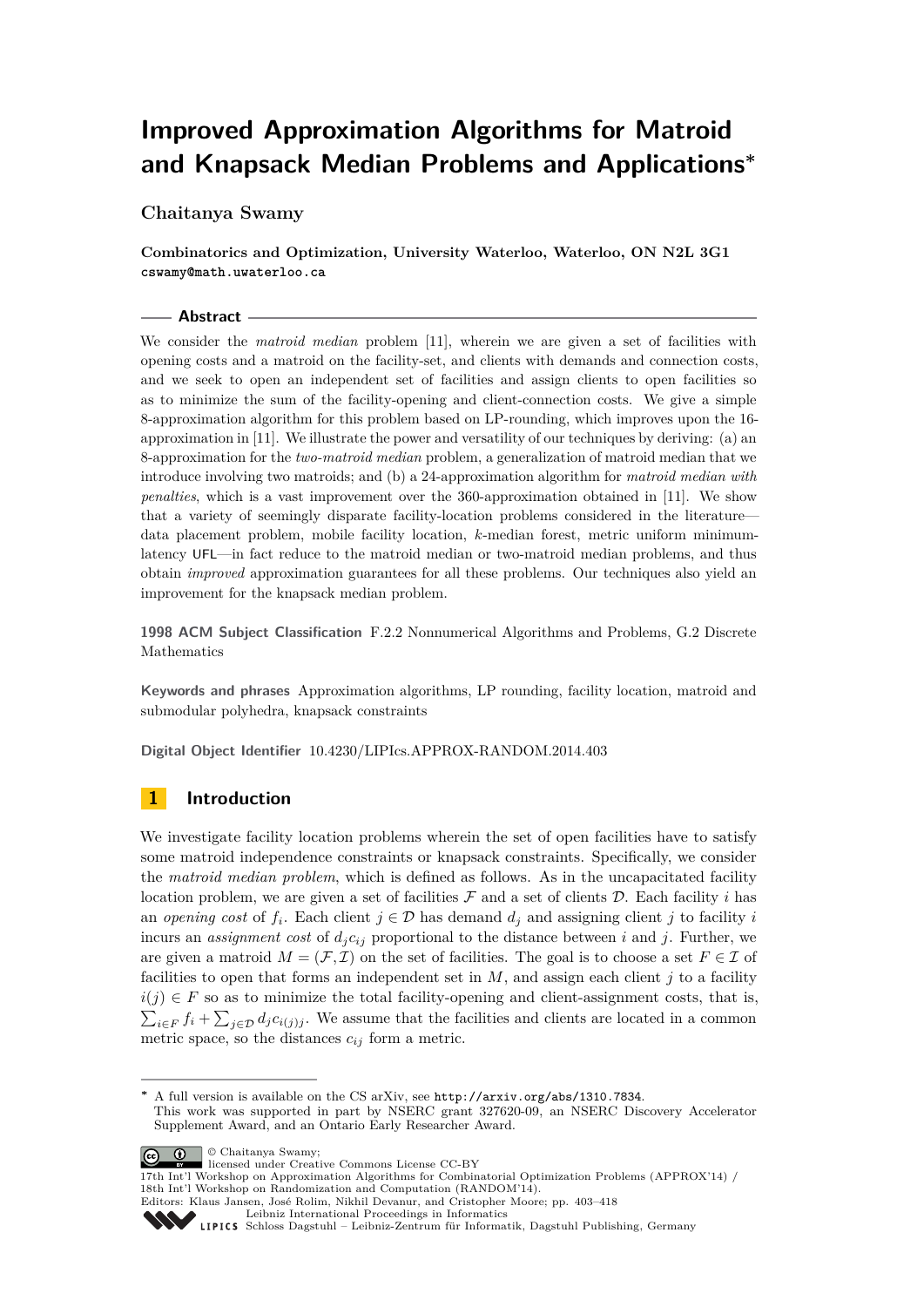The matroid median problem generalizes the metric *k-median* problem, which is the special case where *M* is a uniform matroid (and there are no facility-opening costs), and is thus, *NP*-hard. The matroid median problem without facility-opening costs was introduced recently by Krishnaswamy et al. [\[11\]](#page-15-0), who gave a 16-approximation algorithm for this problem. Our contributions are threefold.

- We devise an improved 8-approximation algorithm for the matroid-median problem m. (Section [3\)](#page-2-0). Moreover, notably, our algorithm is significantly simpler and cleaner than the one in [\[11\]](#page-15-0), and satisfies the stronger property that it is a *Lagrangian-multiplier-preserving* 8-approximation algorithm (see Remark [3.4\)](#page-7-0). The effectiveness and versatility of our simpler approach for matroid median is further highlighted when we consider some natural extensions of matroid median in Section [4.](#page-8-0) We leverage the techniques underlying our simpler and cleaner algorithm for matroid median to devise: (a) an 8-approximation algorithm for the *two-matroid median* problem (Section [4.1\)](#page-8-1), which is an extension that we introduce involving two matroids that captures some interesting facility-location problems considered in the literature; and (b) a 24-approximation algorithm (Section [4.2\)](#page-10-0) for the *matroid median problem with penalties*, wherein we are allowed to leave client unassigned and incur a penalty for each unassigned client; this constitutes a vast improvement over the approximation ratio of 360 obtained by Krishnaswamy et al. [\[11\]](#page-15-0).
- We show that the matroid median and two-matroid median problem turn out to be m. rather fundamental problems by showing in Section [5](#page-10-1) that a variety of facility location problems that have been considered in the literature can be cast as instances of matroid median or two-matroid median. These include the data placement problem [\[2,](#page-15-2) [3\]](#page-15-3), mobile facility location [\[9,](#page-15-4) [1\]](#page-15-5), *k*-median forest [\[10\]](#page-15-6), and metric uniform minimum-latency UFL [\[4\]](#page-15-7). This not only gives a unified framework for viewing these seemingly disparate problems, but also our approximation guarantee of 8 *yields improved, and in some cases, the first, approximation guarantees for all these problems*.
- We adapt our techniques to also obtain an improvement for the knapsack median problem [\[11,](#page-15-0) [12\]](#page-15-8) (Section [6\)](#page-11-0).

Our improvement for matroid median comes from an improved, simpler rounding procedure for a natural LP relaxation of the problem also considered in [\[11\]](#page-15-0). We show that a clustering step introduced in [\[5\]](#page-15-9) for the *k*-median problem coupled with two applications of the integrality of the intersection of two submodular (or matroid) polyhedra—one to obtain a half-integral solution, and another to obtain an integral solution—suffices to obtain the desired approximation ratio. In contrast, the algorithm in [\[11\]](#page-15-0) starts off with the clustering step in [\[5\]](#page-15-9), but then further dovetails the rounding procedure of [\[5\]](#page-15-9) creating trees, then stars, and then applies the integrality of the intersection of two submodular polyhedra.

There is great deal of similarity between the the rounding algorithm of [\[11\]](#page-15-0) for matroid median and the rounding algorithm of Baev and Rajaraman [\[2\]](#page-15-2) for the data placement problem, who also perform the initial clustering step in [\[5\]](#page-15-9) and then create trees and then stars and use these to obtain an integral solution. In contrast, our simpler, improved rounding algorithm is similar to the rounding algorithm in [\[3\]](#page-15-3) for data placement, who use the initial clustering step of [\[5\]](#page-15-9) coupled with two min-cost flow computations—one to obtain a halfintegral solution and another to obtain an integral solution—to obtain the final solution. These similarities are not surprising since, as mentioned above, we show in Section [5](#page-10-1) that the data-placement problem is a special case of the matroid median problem. In fact, our improvements are analogous to those obtained for the data-placement problem by Baev, Rajaraman, and Swamy [\[3\]](#page-15-3) over the guarantees in [\[2\]](#page-15-2), and stem from similar insights.

A common theme to emerge from our work and [\[3\]](#page-15-3) is that in various settings, the initial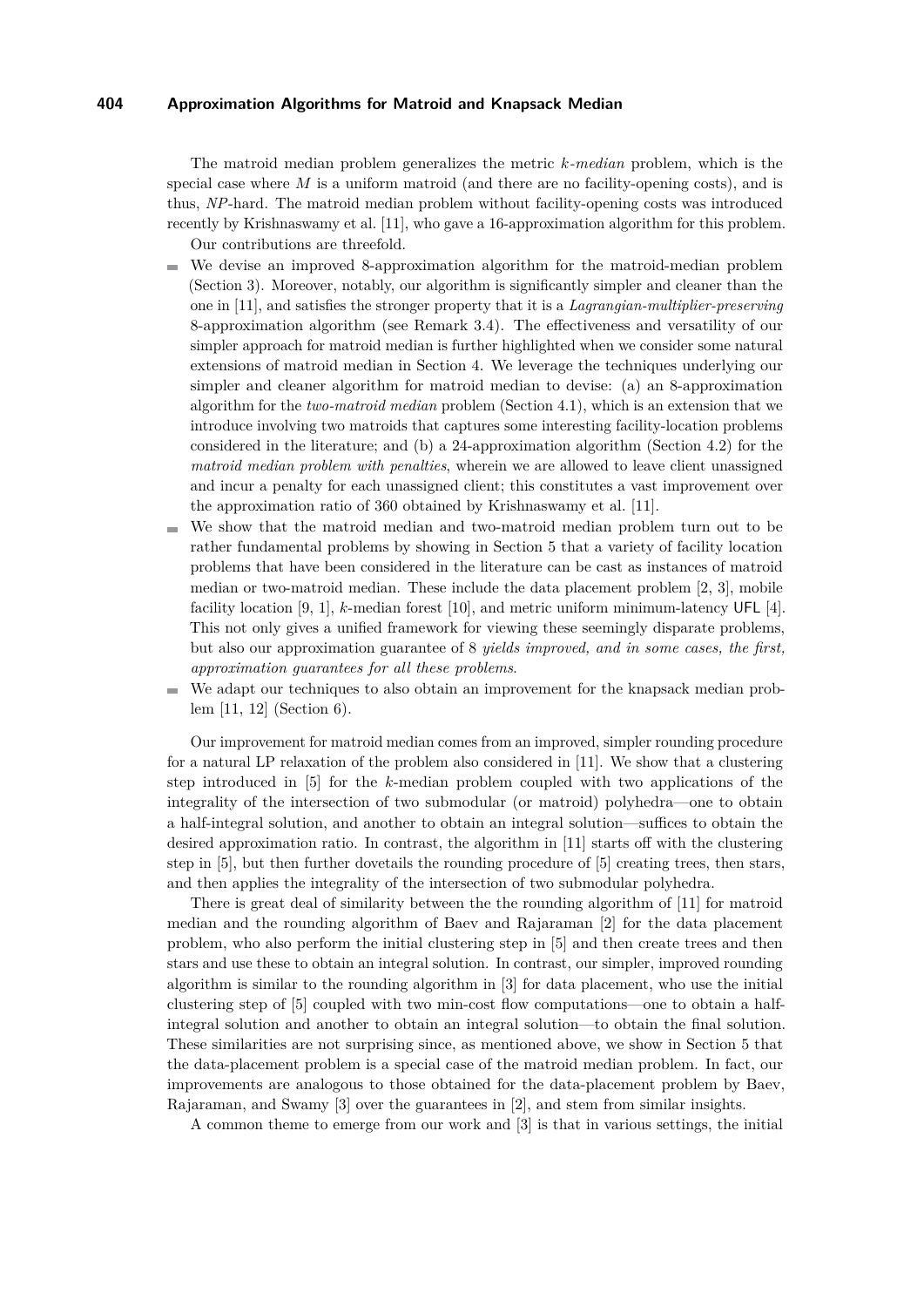clustering step introduced by [\[5\]](#page-15-9) imparts sufficient structure to the fractional solution so that one can then round it using two applications of suitable integrality-results from combinatorial optimization. First, this initial clustering can be used to derive a half-integral solution. This was observed explicitly in [\[2\]](#page-15-2) and is implicit in [\[11\]](#page-15-0), and making this explicit yields significant dividends. Second, and this is the oft-overlooked insight (in [\[2,](#page-15-2) [11\]](#page-15-0)), a half-integral solution can be easily rounded, and in a better way, *without resorting to creating trees and then stars etc. as in the algorithm of [\[5\]](#page-15-9)*. This is due to the fact that a half-integral solution is already "filtered": if client *j* is assigned to facility *i* fractionally, then one can bound  $c_{ij}$  in terms of the assignment cost paid by the fractional solution for *j* (see Section [3\)](#page-2-0). This enables one to use a standard facility-location clustering step to set up a suitable combinatorial-optimization problem possessing an integrality property, and hence, round the half-integral solution. The resulting algorithm is typically both simpler and has a better approximation ratio than what one would obtain by mimicking the steps of [\[5\]](#page-15-9) involving creating trees, stars etc.

Recently, Charikar and Li [\[6\]](#page-15-10) obtained a 9-approximation algorithm for the matroidmedian problem; our results were obtained independently. While there is some similarity between our ideas and those in [\[6\]](#page-15-10), we feel that our algorithm and analysis provides a more illuminating explanation of why matroid median and some of its extensions (e.g., two-matroid median, matroid median with penalties; see Section [4\)](#page-8-0) are "easy" to approximate, whereas other variants such as matroid-intersection median (Section [4\)](#page-8-0) are inapproximable. It is possible that our ideas coupled with the dependent-rounding procedure used in [\[6\]](#page-15-10) for the *k*-median problem may lead to further improvements for the matroid median problem; we leave this as future work.

# **2 An LP Relaxation for Matroid Median**

We can express the matroid median problem as an integer program and relax the integrality constraints to get an LP. Throughout we use  $i$  to index facilities in  $\mathcal{F}$ , and  $j$  to index clients in D. Let r denote the rank function of the matroid  $M = (\mathcal{F}, \mathcal{I})$ .

<span id="page-2-1"></span>min 
$$
\sum_{i} f_i y_i + \sum_{j} \sum_{i} d_j c_{ij} x_{ij}
$$
  
s.t. 
$$
\sum_{i} x_{ij} = 1 \qquad \forall j
$$

$$
\sum_{i \in S} y_i \le r(S) \qquad \forall S \subseteq \mathcal{F}
$$

$$
0 \le x_{ij} \le y_i \qquad \forall i, j.
$$

$$
(P)
$$

Variable  $y_i$  indicates if facility *i* is open, and  $x_{ij}$  indicates if client *j* is assigned to facility *i*. The first and second constraints say that each client must be assigned to an open facility. The third constraint encodes the matroid independence constraint. An integer solution corresponds exactly to a solution to our problem. We note that [\(P\)](#page-2-1) can be solved in polytime since (for example) a polytime algorithm for submodular-function minimization yields an efficient separation oracle.

# <span id="page-2-0"></span>**3 A Simple 8-Approximation Algorithm via LP-Rounding**

Let  $(x, y)$  denote an optimal solution to  $(P)$  and  $OPT$  be its value. We first describe a simple algorithm to round  $(x, y)$  to an integer solution losing a factor of at most 10. In Section [3.4,](#page-5-0) we use some additional insights to improve the approximation ratio to 8. We use the terms connection cost and assignment cost interchangeably.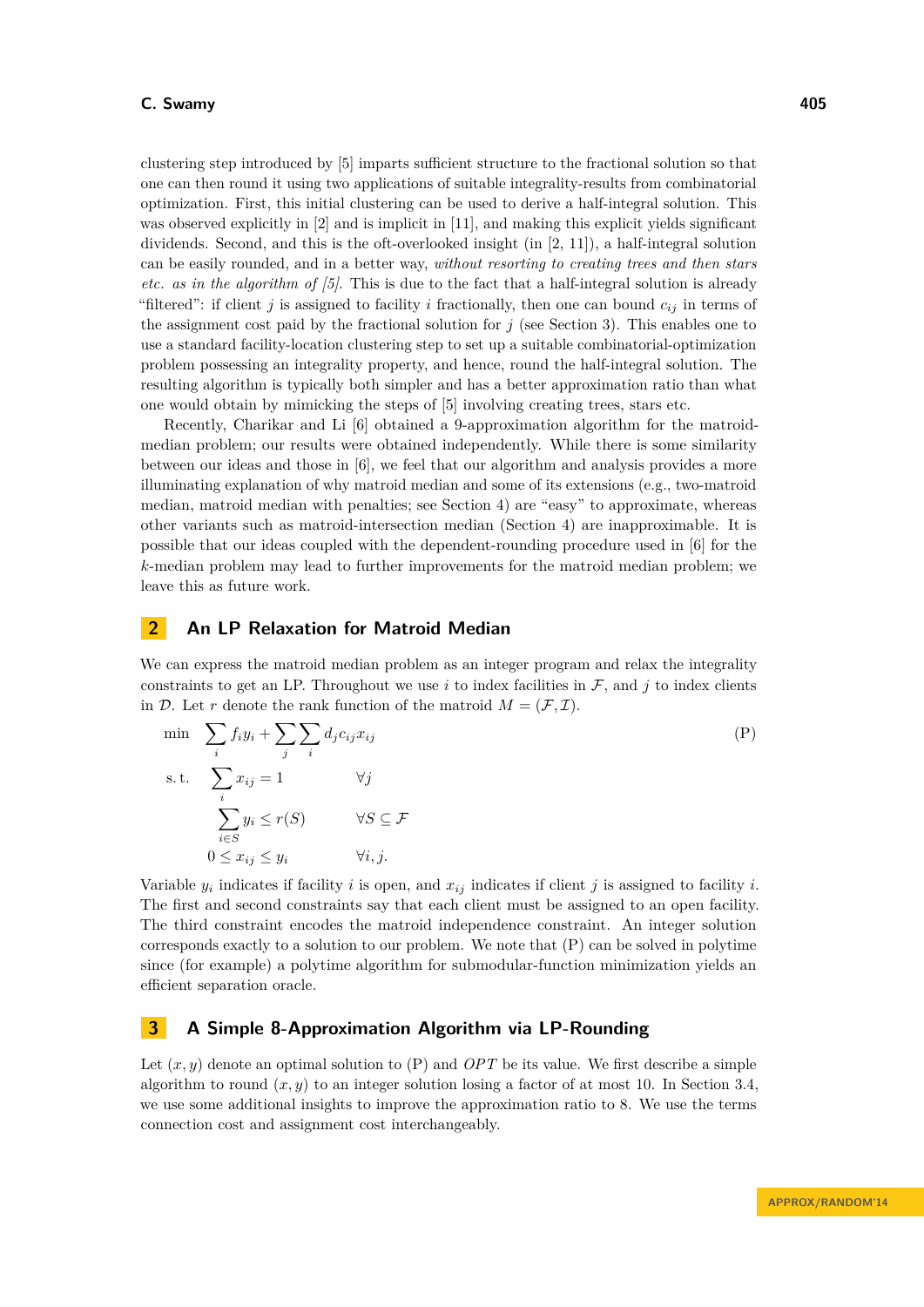# **3.1 Overview of the Algorithm**

We first give a high level description of the algorithm. Suppose for a moment that the optimal solution  $(x, y)$  satisfies the following property:

<span id="page-3-1"></span><span id="page-3-0"></span>for every facility *i*, there is *at most one* client *j* such that  $x_{ij} > 0$ . (\*)

Let  $\mathcal{F}_j = \{i : x_{ij} > 0\}$ . Notice that the  $\mathcal{F}_j$  sets are disjoint. We may assume that for  $i \in \mathcal{F}_j$ , we have  $y_i = x_{ij}$ , so the objective function is a linear function of only the  $y_i$  variables. We can then set up the following matroid intersection problem. The first matroid is *M* restricted to  $\bigcup_j \mathcal{F}_j$ . The second matroid M' (on the same ground set  $\bigcup_j \mathcal{F}_j$ ) is the partition matroid defined by the  $\mathcal{F}_j$  sets; that is, a set is independent in  $M'$  if it contains at most one facility from each  $\mathcal{F}_i$ . Notice the *y<sub>i</sub>*-variables yield a fractional point in the *intersection of the matroid polyhedron of*  $M$  *and the matroid-base polyhedron of*  $M'$ . Since the intersection of these two polyhedra is known to be integral (see, e.g., [\[8\]](#page-15-11)), this means that we can round  $(x, y)$  to an integer solution of no greater cost. Of course, the LP solution need not have property  $(*)$  so our goal will be to transform  $(x, y)$  to a solution that has this property without increasing the cost by much.

Roughly speaking we want to do the following: cluster the clients in  $\mathcal D$  around certain 'centers' (also clients) such that (a) every client *k* is assigned to a "nearby" cluster center  $j$  whose LP assignment cost is less than that of  $k$ , and (b) the facilities serving the cluster centers in the fractional solution  $(x, y)$  are disjoint. So, the modified instance where the demand of a client is moved to the center of its cluster has a fractional solution, namely the solution induced by  $(x, y)$ , that satisfies  $(*)$  and has cost at most *OPT*. Furthermore, given a solution to the modified instance we can obtain a solution to the original instance losing a small additive factor. One option is to use the decomposition method of Shmoys et al. [\[13\]](#page-15-12) for uncapacitated facility location (UFL) that produces precisely such a clustering. The problem however is that [\[13\]](#page-15-12) uses filtering which involves blowing up the  $x_{ij}$  and  $y_i$ values, thus violating the matroid-rank packing constraints. Chudak and Shmoys [\[7\]](#page-15-13) use the same clustering idea but without filtering, using the dual solution to bound the cost. The difficulty here with this approach is that there are terms with negative coefficients in the dual objective function that correspond to the primal matroid-rank constraints. Although [\[14\]](#page-15-14) showed that it is possible to overcome this difficulty in certain cases, the situation here looks more complicated and it is not clear how to use their techniques.

Instead, we use the clustering technique of Charikar et al. [\[5\]](#page-15-9) to cluster clients and first obtain a *half-integral solution*  $(\hat{x}, \hat{y})$ , that is, every  $\hat{x}_{ij}, \hat{y}_i \in \{0, \frac{1}{2}, 1\}$ , to the modified instance with cluster centers, losing a factor of 3. Further, any solution here will give a solution to the original instance while increasing the cost by at most  $4 \cdot OPT$ . Now we use the clustering method of [\[13\]](#page-15-12) *without any filtering*, since the half-integral solution  $(\hat{x}, \hat{y})$  is essentially already filtered; if client j is assigned to i and i' in  $\hat{x}$ , then  $c_{ij}, c_{i'j} \leq 2(c_{ij}\hat{x}_{ij} + c_{i'j}\hat{x}_{i'j})$ . This final step causes us to lose an additive factor equal to the cost of  $(\hat{x}, \hat{y})$ , so overall we get an approximation ratio of  $4 + 3 + 3 = 10$ . In Section [3.4,](#page-5-0) we show that by further exploiting the structure of the half-integral solution, we can give a better bound on the cost of the integer solution and thus obtain an 8-approximation.

We now describe each of these steps in detail; omitted proofs appear in the full version. Let  $\bar{C}_j = \sum_i c_{ij} x_{ij}$  denote the cost incurred by the LP solution to assign one unit of demand of client *j*. Given a vector  $v \in \mathbb{R}^{\mathcal{F}}$  and a set  $S \subseteq \mathcal{F}$ , we use  $v(S)$  to denote  $\sum_{i \in S} v_i$ .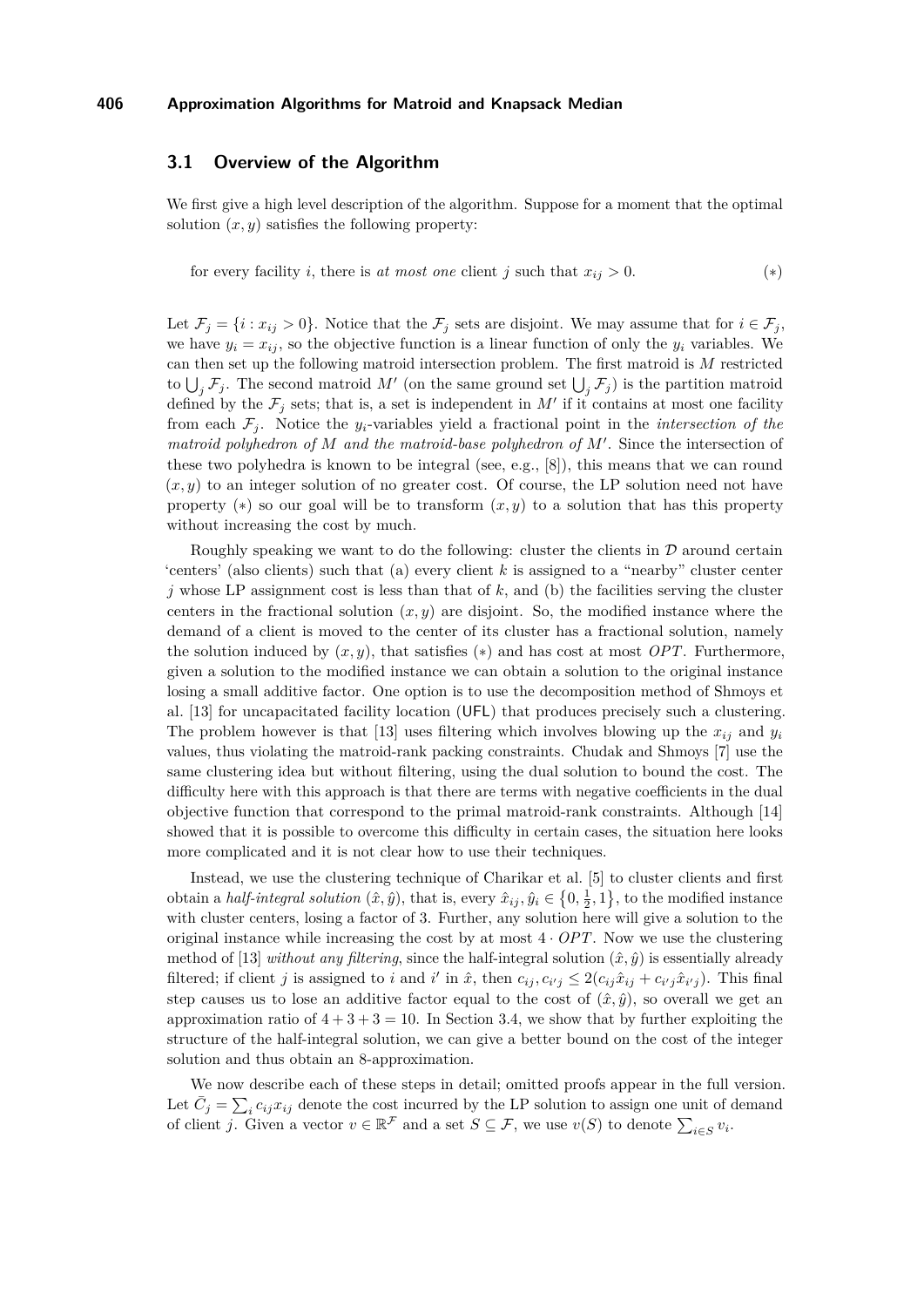# <span id="page-4-1"></span>**3.2 Obtaining a Half-integral Solution (ˆ***x, y***ˆ)**

**Step I: Consolidating Demands around Centers.** We first consolidate (or cluster) the demand of clients at certain clients, that we call *cluster centers*. We do not modify the fractional solution  $(x, y)$  but only modify the demands so that for some clients *j*, the demand  $d_i$  is "moved" to a "nearby" center  $k$ . We assume every client has non-zero demand (we can simply get rid of zero-demand clients).

Set  $d'_{j} \leftarrow 0$  for every *j*. Consider the clients in increasing order of  $\bar{C}_{j}$ . For each client *j*, if there exists a client k such that  $d'_k > 0$  and  $c_{jk} \leq 4 \max(\bar{C}_j, \bar{C}_k) = 4 \bar{C}_k$ , set  $d'_k \leftarrow d'_k + d_j$ , otherwise set  $d'_{j} \leftarrow d_{j}$ . Let  $D = \{j \in \mathcal{D} : d'_{j} > 0\}$ . Each client in *D* is a cluster center. Let  $OPT' = \sum_i f_i y_i + \sum_{j \in D,i} d'_j c_{ij} x_{ij}$  denote the cost of  $(x, y)$  for the modified instance consisting of the cluster centers.

<span id="page-4-0"></span>▶ **Lemma 3.1.** *(i)* If  $j, k \in D$ , then  $c_{jk} \geq 4 \max(\bar{C}_j, \bar{C}_k)$ , *(ii)*  $OPT' \leq OPT$ , and *(iii)* any solution  $(x', y')$  to the modified instance can be converted to a solution to the original instance *incurring an additional cost of at most* 4 · *OPT.*

From now on we focus on the modified instance with client set *D* and modified demands  $d'_{j}$ . At the very end we will use the above lemma to translate an integer solution to the modified instance to an integer solution to the original instance.

**Step II: Transforming to a Half-integral Solution.** We define the cluster of a client  $j \in D$ to be the set  $F_j$  of all facilities *i* such that *j* is the center in *D* closest to *i*, that is,  $F_j = \{i : c_{ij} = \min_{k \in D} c_{ik}\}\$ , with ties broken arbitrarily. Let  $F'_j \subseteq F_j = \{i \in F_j : c_{ij} \le 2\overline{C}_j\}\$ . Clearly the sets  $F_j$  for  $j \in D$  are disjoint. By property (i) of Lemma [3.1,](#page-4-0) we have that  $F_j$  contains all the facilities i such that  $c_{ij} \leq 2\bar{C}_j$ . So  $\sum_{i \in F'_j} x_{ij} = \sum_{i:c_{ij} \leq 2\bar{C}_j} x_{ij} \geq \frac{1}{2}$  by Markov's inequality.

To obtain the half-integral solution, we define a suitable vector  $y'$  that lies in a polytope with half-integral extreme points and construct a linear function  $T(.)$  such that  $T(y')$  bounds the cost of a fractional solution. We show that  $T(y') \leq 3 \cdot OPT'$ . This implies that one can obtain a "better" half-integral vector  $\hat{y}$ , which we then argue yields a half-integral solution  $(\hat{x}, \hat{y})$  to the modified instance of cost at most  $T(\hat{y}) \leq T(y')$ .

Define  $\gamma_j := \min_{i \notin F_j} c_{ij}$ , and let  $G_j = \{i \in F_j : c_{ij} \leq \gamma_j\}$ . Note that  $\gamma_j \geq 2\overline{C}_j$ , so  $F'_j \subseteq G_j$ . Set  $y'_i = x_{ij} \leq y_i$  if  $i \in G_j$ , and  $y'_i = 0$  otherwise. Clearly,  $y'(F_j) = y'(G_j) \leq 1$ . Then  $y'$  lies in the following polytope

$$
\mathcal{P} := \left\{ v \in \mathbb{R}_+^{\mathcal{F}} : v(S) \le r(S) \quad \forall S \subseteq \mathcal{F}, \qquad v(F'_j) \ge \frac{1}{2}, \quad v(G_j) \le 1 \quad \forall j \in D \right\}.
$$
 (1)

We claim that  $P$  has half-integral extreme points. The easiest way to see this is to note that any extreme point of  $P$  is defined by a linearly independent system of tight constraints comprising some  $v(S) = r(S)$  equalities corresponding to a laminar set system, and some  $v(F'_j) = \frac{1}{2}$  and  $v(G_j) = 1$  equalities. The constraint matrix of this system thus corresponds to equations coming from two laminar set systems; such a matrix is known to be totally unimodular, and hence the vector *v* satisfying this system must be a half-integral solution. (The full version also gives a proof based on the integrality of the intersection of two submodular polyhedra.)

Given  $v \in \mathbb{R}_{+}^{\mathcal{F}}$ , define  $T(v) = \sum_{i} f_i v_i + \sum_{j} d'_j (\sum_{i \in G_j} c_{ij} v_i + 3\gamma_j (1 - \sum_{i \in G_j} v_i)).$  Since  $y' \in \mathcal{P}$ , this implies that we can obtain a half-integral solution  $\hat{y}$  such that  $T(\hat{y}) \leq T(y')$ . Observe that there is at least one facility  $i \in F'_j$  with  $\hat{y}_i > 0$ ; we call the facility  $i \in F'_j$ nearest to *j* the *primary facility* of *j* and set  $\hat{x}_{ij} = \hat{y}_i$ . Note that every every client in *D*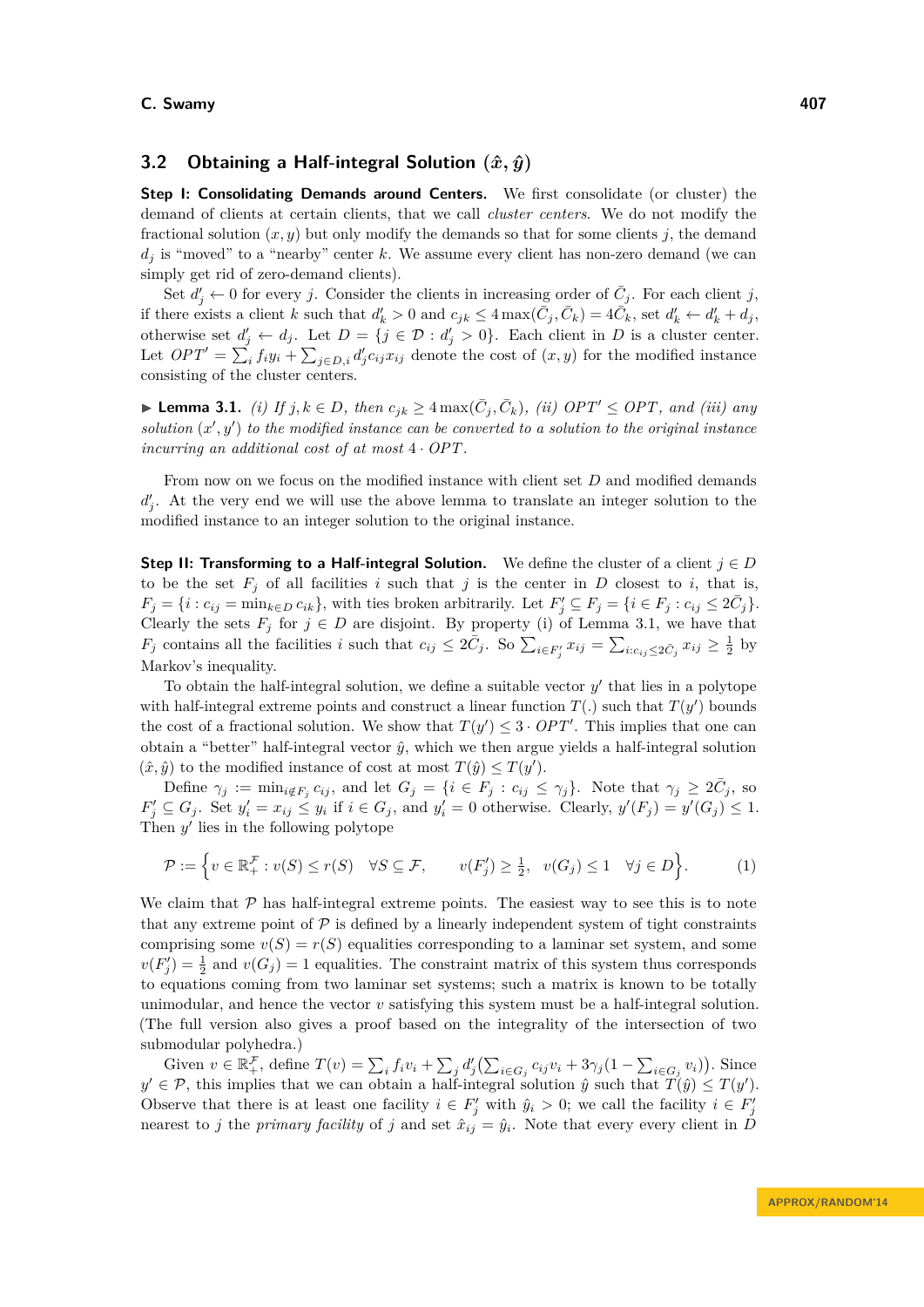has a *distinct* primary facility. If  $\hat{y}_i < 1$ , then let *i*' be the facility nearest to *j* other than *i* such that  $\hat{y}_{i'} > 0$ ; we call *i*' the *secondary facility* of *j*, and set  $\hat{x}_{i'j} = 1 - \hat{x}_{ij}$ . Define  $\hat{C}_j = \sum_i c_{ij}\hat{x}_{ij}$  and  $S_j = \{i : \hat{x}_{ij} > 0\}.$ 

<span id="page-5-3"></span>▶ **Lemma 3.2.** *The cost of*  $(\hat{x}, \hat{y})$  *is at most*  $3 \cdot OPT' \leq 3 \cdot OPT$ .

# <span id="page-5-5"></span>**3.3** Converting  $(\hat{x}, \hat{y})$  to an Integer Solution

**Step III: Clustering.** We cluster the clients in *D* as follows: pick  $j \in D$  with smallest  $\hat{C}_j$ . Remove every client  $k \in D$  such that  $S_j \cap S_k \neq \emptyset$ ; we call *j* the *center* of *k* and denote it by  $ctr(k)$ . Recurse on the remaining set of clients until no client in *D* is left. Let *D'* be the set of clients picked—these are the *new cluster centers*. Note that  $ctr(j) = j$  for every  $j \in D'$ .

**Step IV: The Matroid Intersection Problem.** For convenience, we will say that every client  $j \in D$  has both a primary facility  $i_1(j)$  and a secondary facility  $i_2(j)$  with  $\hat{x}_{i_1(j)j} = \hat{x}_{i_2(j)j} = \frac{1}{2}$ , with the understanding that if *j* does not have a secondary facility then  $i_1(j) = i_1(j)$ , and so  $\hat{x}_{i_1(j)j} = 1$ . Then we have  $\hat{C}_j = \frac{1}{2} (c_{i_1(j)j} + c_{i_2(j)j})$  and  $c_{i_1(j)j} \leq \hat{C}_j \leq c_{i_2(j)j} \leq 2\hat{C}_j$ .

For  $i \in \mathcal{F}$ , define  $\hat{y}'_i = \hat{x}_{ij} \leq \hat{y}_i$  if  $i \in S_j$  where  $j \in D'$ , and  $\hat{y}'_i = \hat{y}_i$  otherwise. Then  $\hat{y}'$ lies in the polytope

<span id="page-5-6"></span>
$$
\mathcal{R} := \left\{ z \in \mathbb{R}_+^{\mathcal{F}} : z(S) \le r(S) \quad \forall S \subseteq \mathcal{F}, \qquad z(S_j) = 1 \quad \forall j \in D' \right\}.
$$
 (2)

Observe that  $\mathcal R$  is the intersection of the matroid polytope for  $M$  with the matroid base polytope for the partition matroid defined by the  $S_j$  sets for  $j \in D'$ . This polytope is known to have integral extreme points. Similar to Step II, we define a linear function  $H(z) = \sum_i f_i z_i + \sum_{k \in D} A_k(z)$ , where

$$
A_k(z) = \begin{cases} \sum_{i \in S_{\text{ctr}(k)}} d'_k c_{ik} z_i & \text{if } i_1(k) \in S_{\text{ctr}(k)} \\ \sum_{i \in S_{\text{ctr}(k)}} d'_k c_{ik} z_i + d'_k (c_{i_1(k)k} - c_{i_2(k)k}) z_{i_1(k)} & \text{otherwise.} \end{cases}
$$

Since R is integral, we can find an integer point  $\tilde{y} \in \mathcal{R}$  such that  $H(\tilde{y}) \leq H(\hat{y}')$ . This yields an integer solution  $(\tilde{x}, \tilde{y})$  to the instance with client set *D*, where we assign each client  $j \in D'$ to the unique facility opened from  $S_j$ , and each client  $k \in D \setminus D'$  either to  $i_1(k)$  if it is open (i.e.,  $\tilde{y}_{i_1(k)} = 1$ ), or to the facility opened from  $S_{\text{ctr}(k)}$ . In Lemma [3.3](#page-5-1) we prove that the cost of this integer solution is at most  $H(\tilde{y})$ , and in Lemma [3.4](#page-5-2) we show that  $H(\hat{y}')$  is at most twice the cost of  $(\hat{x}, \hat{y})$  and hence, at most  $6 \cdot OPT$  (by Lemma [3.2\)](#page-5-3). Combined with Lemma [3.1,](#page-4-0) this yields Theorem [3.5.](#page-5-4)

- <span id="page-5-1"></span>**I Lemma 3.3.** *The cost of*  $(\tilde{x}, \tilde{y})$  *is at most*  $H(\tilde{y}) \leq H(\hat{y}')$ *.*
- <span id="page-5-2"></span>**Lemma 3.4.**  $H(\hat{y}')$  is at most twice the cost of  $(\hat{x}, \hat{y})$ .

<span id="page-5-4"></span> $\triangleright$  **Theorem 3.5.** *The integer solution*  $(\tilde{x}, \tilde{y})$  *translates to an integer solution to the original instance of cost at most* 10 · *OPT.*

### <span id="page-5-0"></span>**3.4 Improvement to 8-Approximation**

The procedure described in Section [3.3](#page-5-5) shows that *any* half-integral solution can be rounded to an integral one losing a factor of 2 in the cost. We obtain an improved approximation ratio of 8 by exploiting the structure leading to the half-integral solution obtained in Section [3.2.](#page-4-1) The key to the improvement comes from the following observation (in various flavors). Consider a non-cluster-center  $k \in D' \setminus D$  with  $\text{ctr}(k) = j$ . Let *i* be a facility serving both *j* and *k*.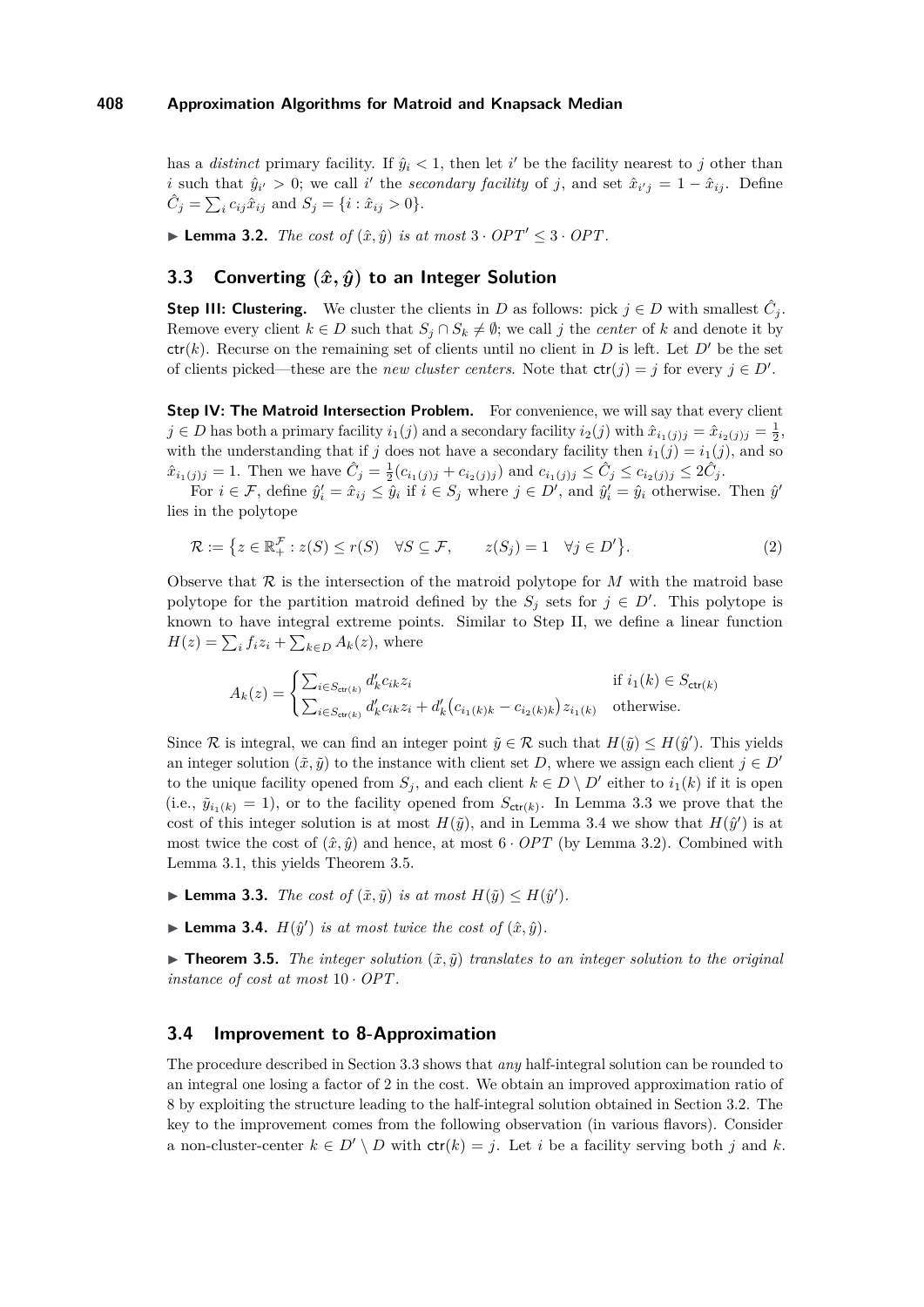Suppose  $i$  is not the primary facility of  $k$ . Without any further information, we can only say that  $c_{ik} \leq c_{ij} + c_{ik} \leq 3\gamma_j + 3\gamma_k$ . However, if we define our half-integral solution by setting the secondary facility of *k* to be the primary facility of the client (in *D*) nearest to *k*, then we have the better bound  $c_{jk} \leq 2\gamma_j + 2\gamma_k$ , which yields an improved bound for *k*'s assignment cost. To push this observation through, we will "couple" the rounding steps used to obtain the half-integral and integral solutions: we tailor the function  $T(.)$  (defined in Step II above) so as to allow one to bound the total cost of the final integral solution obtained. Also, we use a different criterion for selecting a cluster center in the clustering performed in Step III.

The first step is the same as Step I in Section [3.2.](#page-4-1) Recall that the new client-set is *D* with demands  $\{d'_{j}\}_{j\in D}$ ,  $OPT'$  is the cost of  $(x, y)$  for the modified instance, and for each  $j \in D$  we define  $F_j = \{i : c_{ij} = \min_{k \in D} c_{ik}\}, F'_j = \{i \in F_j : c_{ij} \leq 2\bar{C}_j\}, \gamma_j = \min_{i \notin F_j} c_{ij},$ and  $G_i = \{i \in F_i : c_{ij} \leq \gamma_i\}.$ 

**A1. Obtaining a Half-integral Solution.** Set  $y'_i = x_{ij} \leq y_i$  if  $i \in G_j$ , and  $y'_i = 0$  otherwise. We define  $T(v) = \sum_i f_i v_i + \sum_j d'_j (2 \sum_{i \in G_j} c_{ij} v_i + 4\gamma_j (1 - \sum_{i \in G_j} v_i))$  for  $v \in \mathbb{R}_+^{\mathcal{F}}$  with some hindsight. Since y' lies in the half-integral polytope  $P$  (see [\(1\)](#page-3-1)), we can obtain a half-integral  $\hat{y}$  such that  $T(\hat{y}) \leq T(y')$ .

For each client  $j \in D$ , define  $\sigma(j) = j$  if  $\hat{y}(G_j) = 1$ , and  $\sigma(j) = \arg \min_{k \in D: k \neq j} c_{jk}$ otherwise (breaking ties arbitrarily). Note that  $c_{j\sigma(j)} \leq 2\gamma_j$ . As before, we call the facility *i* nearest to *j* with  $\hat{y}_i > 0$  the primary facility of *j* and denote it by  $i_1(j)$ ; we set  $\hat{x}_{i_1(j)j} = \hat{y}_{i_1(j)}$ . Note that  $i_1(j) \in F'_j$ . If  $\hat{y}_{i_1(j)} < 1$  and  $\hat{y}(G_j) = 1$ , let i' be the fractionally open facility other than  $i_1(j)$  nearest to *j*; otherwise, if  $\hat{y}_{i_1(j)} < 1$  and  $\hat{y}(G_j) < 1$ , (so  $\sigma(j) \neq j$  and  $\hat{y}_{i_1(j)} = \frac{1}{2}$ ), let *i*' be the primary facility of  $\sigma(j)$ . We call  $i'$  the secondary facility of *j*, and denote it by  $i_2(j)$ . Again, for convenience, we consider *j* as having both a primary and secondary facility and  $\hat{x}_{i_1(j)j} = \hat{x}_{i_2(j)j} = \frac{1}{2}$ , with the understanding that if  $\hat{y}_{i_1(j)} = 1$ , then  $i_2(j) = i_1(j)$  and  $\hat{x}_{i_1(j)j} = 1$ . Let  $S_j = \{i : \hat{x}_{ij} > 0\} = \{i_1(j), i_2(j)\}.$ 

**A2. Clustering and Rounding to an Integral Solution.** For each  $j \in D$ , define  $C'_j =$  $(c_{i_1(j)j} + c_{j\sigma(j)} + c_{i_2(j)\sigma(j)})/2$ . We cluster clients as in Step III in Section [3.3,](#page-5-5) except that we repeatedly pick the client with smallest  $C'_{j}$  among the remaining clients to be the cluster center. As before, let *D'* denote the set of cluster centers, and let  $\text{ctr}(k) = j \in D'$ for  $k \in D$  if k was removed in the clustering process because *j* was chosen as a cluster center and  $S_j \cap S_k \neq \emptyset$ .

Similar to Step IV in Section [3.3,](#page-5-5) for each  $i \in \mathcal{F}$ , define  $\hat{y}'_i = \hat{x}_{ij} \leq \hat{y}_i$  if  $i \in S_j$  where  $j \in D'$  and  $\hat{y}'_i = \hat{y}_i$  otherwise. For  $z \in \mathbb{R}_+^{\mathcal{F}}$ , define  $H(z) = \sum_i f_i z_i + \sum_{k \in D} L_k(z)$ , where  $L_k(z)$  is  $\sum_{i \in S_{\text{ctr}(k)}} d'_k c_{ik} z_i$  if  $i_1(k) \in S_{\text{ctr}(k)}$ , and  $\sum_{i \in S_{\text{ctr}(k)}} d'_k (c_{k\sigma(k)} + c_{i\sigma(k)}) z_i$  $d'_k(c_{i_1(k)k} - c_{k\sigma(k)} - c_{i_1(\sigma(k))\sigma(k)})z_{i_1(k)}$  otherwise. Since  $\hat{y}'$  lies in the integral polytope R (see [\(2\)](#page-5-6)), we can obtain an integral vector  $\tilde{y}$  such that  $H(\tilde{y}) \leq H(\hat{y}')$ , and a corresponding integer solution  $(\tilde{x}, \tilde{y})$  (as in Step IV in Section [3.3\)](#page-5-5).

**Analysis.** The 8-approximation guarantee (Theorem [3.8\)](#page-7-0) follows directly by combining Lemmas [3.6](#page-6-0) and [3.7](#page-7-1) with Lemma [3.1.](#page-4-0)

<span id="page-6-0"></span>▶ **Lemma 3.6.** *We have*  $T(\hat{y}) \leq T(y') \leq 4 \cdot OPT' \leq 4 \cdot OPT$ .

**Proof.** We know that  $T(\hat{y}) \leq T(y')$  and  $OPT' \leq OPT$ . We have  $OPT' = \sum_i f_i y_i + \sum_j d'_j \bar{C}_j$ , and for any  $j \in D$ , we have  $\overline{C}_j = \sum_{i \in G_j} c_{ij} x_{ij} + \sum_{i \notin G_j} c_{ij} x_{ij} \geq \sum_{i \in G_j} c_{ij} x_{ij} + \gamma_j (1 - \gamma_j)$  $\sum_{i \in G_j} x_{ij}$  by the definition of  $\gamma_j$ . So  $T(y^j)$  is at most

$$
\sum_i f_i y_i + \sum_j d'_j \left( \sum_{i \in G_j} c_{ij} x_{ij} + 4\gamma_j (1 - \sum_{i \in G_j} x_{ij}) \right) \leq \sum_i f_i y_i + 4 \sum_j d'_j \overline{C}_j.
$$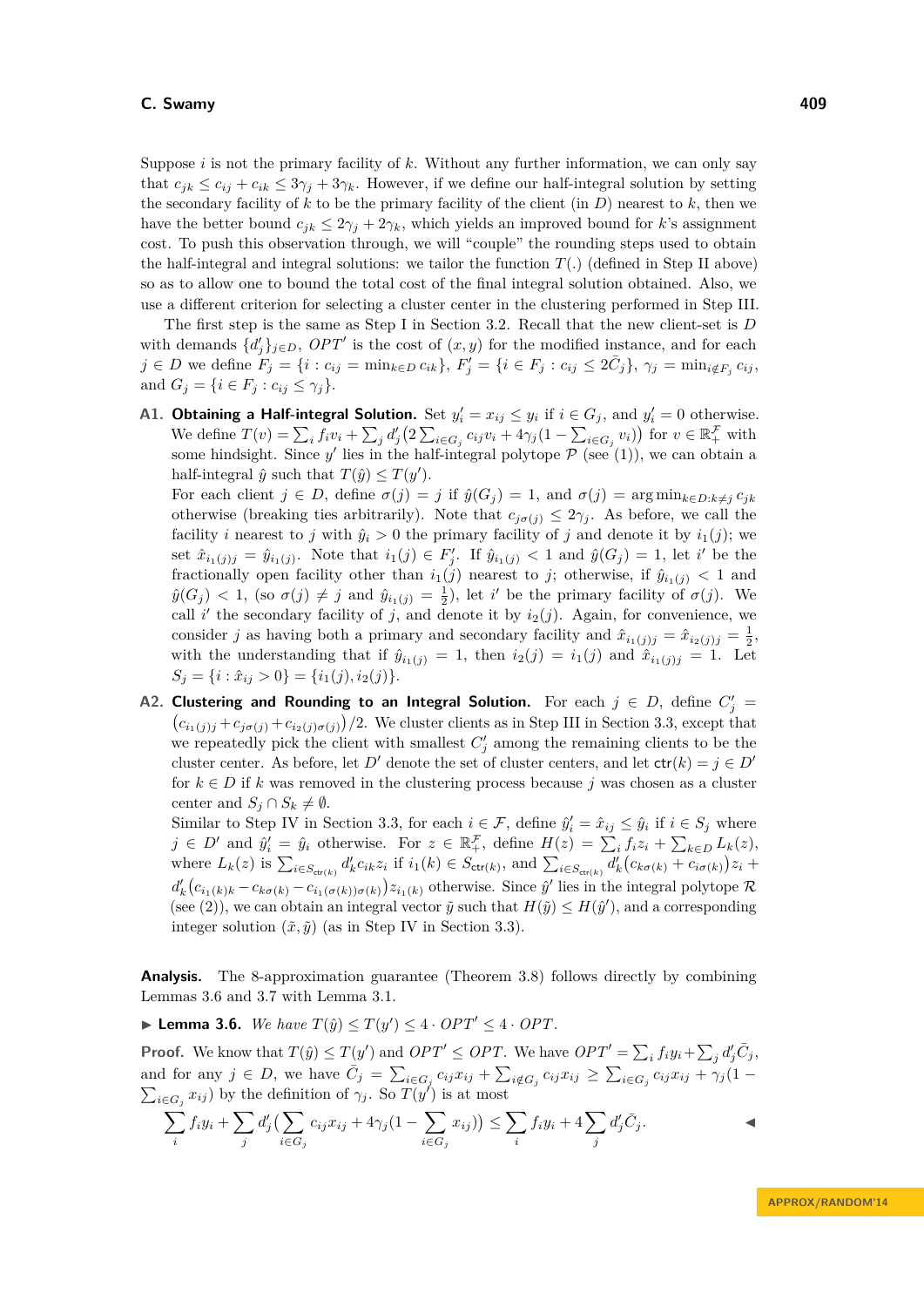<span id="page-7-1"></span>**Example 10.11 Contains 1.7.** *The cost of*  $(\tilde{x}, \tilde{y})$  *is at most*  $H(\tilde{y}) \leq H(\hat{y}')$ *, and*  $H(\hat{y}') \leq T(\hat{y})$ *.* 

**Proof.** We first argue that the cost of  $(\tilde{x}, \tilde{y})$  is at most  $H(\tilde{y})$ . The facility opening cost is  $\sum_i f_i \tilde{y}_i$ . The assignment cost of a client  $j \in D'$  is  $\sum_{i \in S_j} d'_j c_{ij} \tilde{y}_i = L_j(\tilde{y})$ . Consider a client  $k\in D\setminus D'$  with  $\text{ctr}(k) = j$ . Let  $i' = i_1(j)$ ,  $i'' = i_2(j)$ . If  $\tilde{y}_{i_1(k)} = 0$  or  $i_1(k) \in S_j$ , then  $L_k(\tilde{y})$ is at least  $d'_k \sum_{i \in S_j} c_{ik} \tilde{y}_i$ . So suppose  $\tilde{y}_{i_1(k)} = 1$  and  $i_1(k) \notin S_j$ . Then the assignment cost of k is  $d'_k c_{i_1(k)k}$ , and since  $c_{i\sigma(k)} \geq c_{i_1(\sigma(k))\sigma(k)}$  for every  $i \in S_j$ , we have  $L_k(\tilde{y}) \geq d'_k c_{i_1(k)k}$ .

We now show that  $H(\hat{y}') \leq T(\hat{y})$ . Define  $B_j(\hat{y}) := d'_j \big(2 \sum_{i \in G_j} c_{ij} \hat{y}_i + 4 \gamma_j (1 - \hat{y}(G_j))\big)$ . So  $T(\hat{y}) = \sum_i f_i \hat{y}_i + \sum_{j \in D} B_j(\hat{y})$ . Clearly  $\sum_i f_i \hat{y}'_i \leq \sum_i f_i \hat{y}_i$ . We show that  $L_j(\hat{y}') \leq B_j(\hat{y})$ for every  $j \in D$ , which will complete the proof.

We first argue that  $d'_j C'_j \leq B_j(\hat{y})$  for every  $j \in D$ . If  $\hat{y}(G_j) = 1$ , then  $d'_j C'_j =$  $\sum_{i\in G_j} d'_j c_{ij} \hat{y}_i \leq B_j(\hat{y})$ . Otherwise,  $\hat{y}(G_j) = \frac{1}{2}$ , and  $c_{j\sigma(j)} + c_{i_1(\sigma(j))\sigma(j)} \leq 3\gamma_j$ ; so  $d'_j C'_j \leq$  $d'_{j}(\sum_{i \in G_j} c_{ij} \hat{y}_i + 3\gamma_j (1 - \hat{y}(G_j))) \leq B_j(\hat{y}).$ 

For a client  $j \in D'$ , we have  $L_j(\hat{y}') = d'_j(c_{i_1(j)j} + c_{i_2(j)j})/2 \le d'_jC'_j \le B_j(\hat{y})$ . Now consider a client  $k \in D \setminus D'$ . Let  $j = \text{ctr}(k)$ , and  $i' = i_1(j)$ ,  $i'' = i_2(j)$ . Note that  $C'_j \leq C'_k$ . We consider two cases.

**1.**  $i_1(k) \in S_j$ . This means that  $i_1(k) = i'' \neq i'$  and  $k = \sigma(j)$ . So

$$
L_k(\hat{y}') = \frac{d'_k}{2} \cdot (c_{i''k} + c_{i'k}) \le \frac{d'_k}{2} \cdot (c_{i'j} + c_{jk} + c_{i''k}) = d'_k C'_j \le d'_k C'_k \le B_k(\hat{y}).
$$

**2.**  $i_1(k) \notin S_j$ . This implies that  $\hat{y}(G_k) = \hat{y}_{i_1(k)} = \frac{1}{2}$ . Let  $\ell = \sigma(k)$  (which is the same as *j* if  $i_2(k) = i_1(j)$ . We have  $L_k(\hat{y}') = \frac{d'_k}{2} \cdot (2c_{k\ell} + c_{i'\ell} + c_{i''\ell} + c_{i_1(k)k} - c_{k\ell} - c_{i_1(\ell)\ell})$ . If  $\ell = j$ , then  $L_k(\hat{y}') = \frac{d'_k}{2} \cdot (c_{i_1(k)k} + c_{jk} + c_{i'j}).$  Notice that  $c_{i''j} \leq 2C'_j - c_{i'j}$ . So we obtain that  $L_k(\hat{y}') \leq \frac{d'_k}{2}$  $\frac{d'_{k}}{2} \cdot (c_{i_{1}(k)k} + c_{jk} + 2C'_{j} - c_{i'j}) \leq \frac{d'_{k}}{2}$  $\frac{a_k}{2} \cdot (c_{i_1(k)k} + c_{jk} + 2C'_k - c_{i'j}) = d'_k (c_{i_1(k)k} + c_{jk}).$ If  $\ell \neq j$ , then  $i_2(j) = i'' = i_2(k) = i_1(\ell)$ , so  $\ell = \sigma(j)$ , and  $c_{i'_j} + c_{j\ell} + c_{i''\ell} = 2C'_j \leq 2C'_k =$ 

 $c_{i_1(k)k} + c_{k\ell} + c_{i''\ell}$ . So  $L_k(\hat{y}') \leq \frac{d'_k}{2} \cdot (c_{i_1(k)k} + c_{k\ell} + c_{j\ell} + c_{i'j}) \leq d'_k(c_{i_1(k)k} + c_{k\ell})$ . In both cases,

$$
L_k(\hat{y}') \le d'_k(c_{i_1(k)k} + c_{k\sigma(k)}) \le d'_k\left(2\sum_{i \in G_k} c_{ik}\hat{y}_i + 4\gamma_k(1 - \hat{y}(G_k))\right) = B_k(\hat{y}).
$$

<span id="page-7-0"></span> $\triangleright$  **Theorem 3.8.** *The integer solution*  $(\tilde{x}, \tilde{y})$  *translates to an integer solution to the original instance of cost at most* 8 · *OPT.*

I Remark. It is easy to modify the above algorithm to obtain a so-called *Lagrangian-multiplier preserving* (LMP) 8-approximation algorithm, that is, where the solution  $(\tilde{x}, \tilde{y})$  returned satisfies  $8\sum_i f_i\tilde{y}_i + \sum_{j\in\mathcal{D},i} d_jc_{ij}\tilde{x}_{ij} \leq 8 \cdot OPT$ . To obtain this, the only change is that we redefine

$$
T(v) = 8 \sum_{i} f_i v_i + \sum_{j} d'_j \Big( 2 \sum_{i \in G_j} c_{ij} v_i + 4 \gamma_j (1 - \sum_{i \in G_j} v_i) \Big), \qquad H(z) = 8 \sum_{i} f_i z_i + \sum_{k \in D} L_k(z).
$$

We now have  $T(\hat{y}) \leq T(y') \leq 8\sum_i f_i y_i + 4\sum_{j\in D} d'_j \overline{C}_j$ , and  $8\sum_i f_i \tilde{y}_i + \sum_{j\in D,i} d'_j c_{ij} \tilde{x}_{ij} \leq$  $H(\tilde{y}) \leq H(\hat{y}')$ . Also, as before, we have  $H(\hat{y}') \leq T(\hat{y})$ . Thus, we have

$$
8\sum_{i} f_i \tilde{y}_i + \sum_{j \in \mathcal{D}, i} d_j c_{ij} \tilde{x}_{ij} \leq 8\sum_{i} f_i \tilde{y}_i + \sum_{j \in \mathcal{D}, i} d'_j c_{ij} \tilde{x}_{ij} + \sum_{j \in \mathcal{D} \setminus D} 4 d_j \bar{C}_j
$$
  

$$
\leq 8\sum_{i} f_i y_i + 4\sum_{j \in \mathcal{D}} d_j \bar{C}_j + 8\sum_{j \in \mathcal{D} \setminus D} d_j \bar{C}_j \leq 8 \cdot OPT.
$$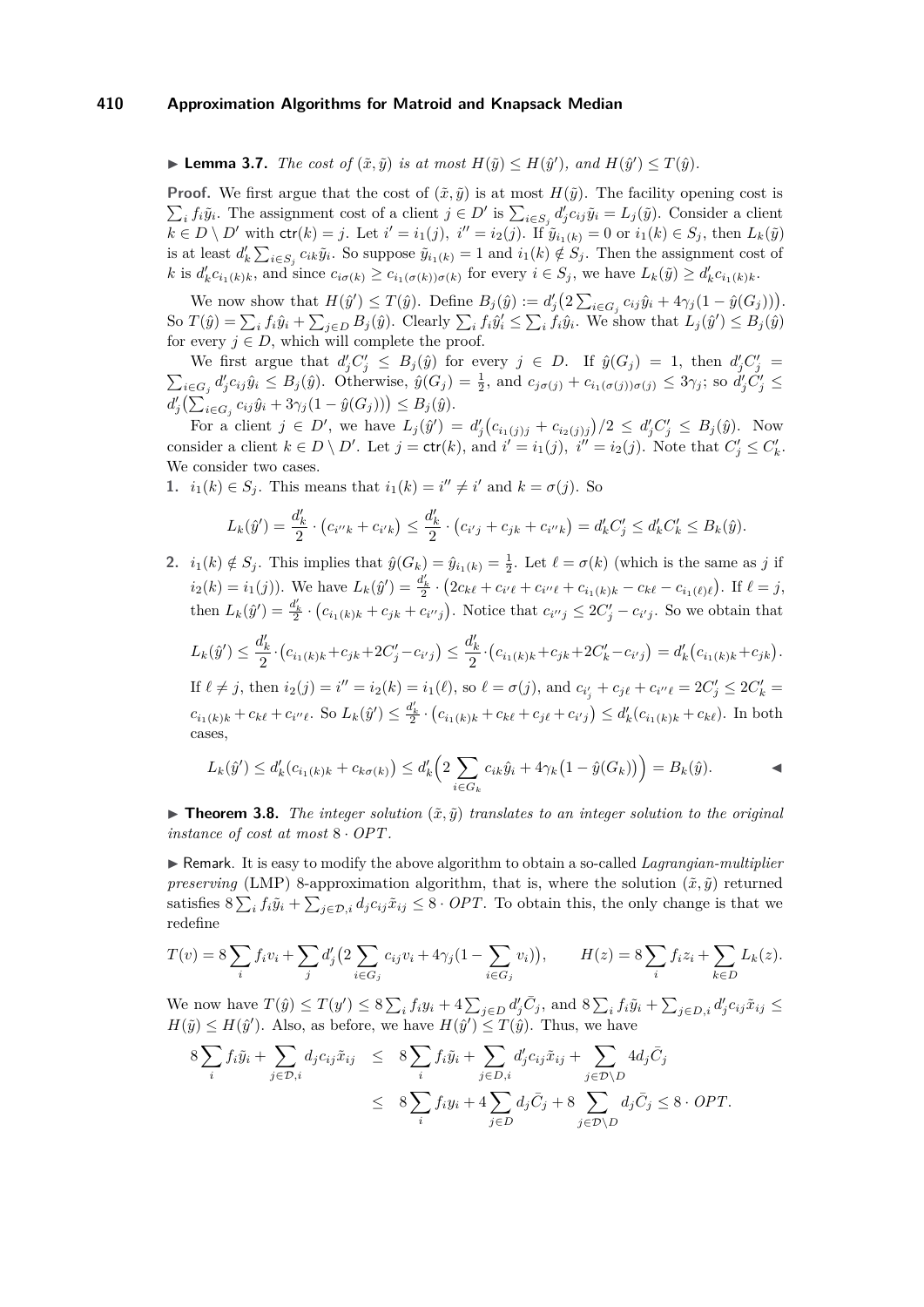# <span id="page-8-0"></span>**4 Extensions**

# <span id="page-8-1"></span>**4.1 Matroid Median with Two Matroids**

A natural extension of matroid median is the *matroid-intersection median* problem, wherein are given two matroids on the facility-set  $F$ , and we require the set of open facilities to be an independent set in both matroids. This problem turns out to be inapproximable to within any multiplicative factor in polytime.

▶ **Theorem 4.1.** *It is NP-complete to decide if an instance of matroid-intersection median has a zero-cost solution; this holds even if one of the matroids is a partition matroid. Hence, no multiplicative approximation is achievable in polytime for this problem unless P=NP.*

**Proof.** The reduction is from the *NP*-complete *directed Hamiltonian path* problem, wherein we are given a directed graph  $D = (N, A)$ , and two nodes *s*, *t*, and we need to determine if there is a simple (directed)  $s \sim t$  path spanning all the nodes. The facility-set in the matroid-intersection median problem is the arc-set *A*, and every node except *t* is a client. One of the matroids *M* is the graphic matroid on the undirected version of *D*, that is, an arc-set is independent if it is acyclic when we ignore the edge directions. The second matroid *M*<sup>2</sup> is a partition matroid that enforces that every node other than *s* has at most one incoming arc. All facility-costs are 0. We set  $c_{ij} = 0$  if *i* is an outgoing arc of *j*, and  $\infty$  otherwise. Notice that this forms a metric since the sets  $\{i : c_{ij} = 0\}$  are disjoint for different clients.

It is easy to see that an  $s \sim t$  Hamiltonian path translates to a zero-cost solution to the matroid-intersection median problem. Conversely, if we have a zero-cost solution to matroid-intersection median, then it must open  $|N| - 1$  facilities, one for each client. Hence, the resulting edges must form a (spanning) arborescence rooted at *s*, and moreover, every node other than *t* must have an outgoing arc. Thus, the resulting edges yield an  $s \sim t$ Hamiltonian path.

We consider two extensions of matroid median that are essentially special cases of matroidintersection median and can be used to model some interesting problems (see Section [5\)](#page-10-1). The techniques developed in Section [3](#page-2-0) readily extend and yield an 8-approximation algorithm (in fact, an LMP 8-approximation) for both problems. These extensions may be viewed in some sense as the most-general special cases of matroid-intersection median that one can hope to approximately solve in polytime.

The setup in both extensions is similar. We have a matroid  $M = (\mathcal{F}, \mathcal{I})$  on the facility-set (and clients with demands and assignment costs). F is partitioned into  $\mathcal{F}_1 \cup \mathcal{F}_2$  and clients may only be assigned to facilities in  $\mathcal{F}_1$ ; this can be encoded by setting  $c_{ij} = \infty$  for all  $i \in \mathcal{F}_2$ and  $j \in \mathcal{D}$ . We also have lower and upper bounds  $(lb1, ub1)$ ,  $(lb2, ub2)$ , and  $(lb, ub)$  on the number of facilities that may be opened from  $\mathcal{F}_1$ ,  $\mathcal{F}_2$ , and  $\mathcal F$  respectively. We need to open a feasible set of facilities and assign every client to an open facility so as to minimize the total facility-opening and client-assignment cost. A set  $F \subseteq \mathcal{F}$  of facilities is said to be feasible if: (i)  $F \in \mathcal{I}$ ; (ii)  $lb1 \leq |F \cap \mathcal{F}_1| \leq ub1$ ,  $lb2 \leq |F \cap \mathcal{F}_2| \leq ub2$ ,  $lb \leq |F| \leq ub$ ; and (iii)  $F \cap \mathcal{F}_2$ satisfies problem-specific constraints. While the role of  $\mathcal{F}_2$  may seem unclear, notice that a non-trivial lower bound on the number of  $\mathcal{F}_2$ -facilities imposes restrictions on the facilities that may be opened from  $\mathcal{F}_1$  due to the matroid M (see, e.g., k-median forest in Section [5\)](#page-10-1).

**Two-matroid Median (2MMed).** In addition to the above setup, we have another matroid  $M_2 = (\mathcal{F}_2, \mathcal{I}_2)$  on  $\mathcal{F}_2$  with rank function  $r_2$ . A set *F* of facilities is feasible if it satisfies (i) and (ii) above, and (iii)  $F \cap \mathcal{F}_2 \in \mathcal{I}_2$ . We may modify the matroids *M* and  $M_2$  to incorporate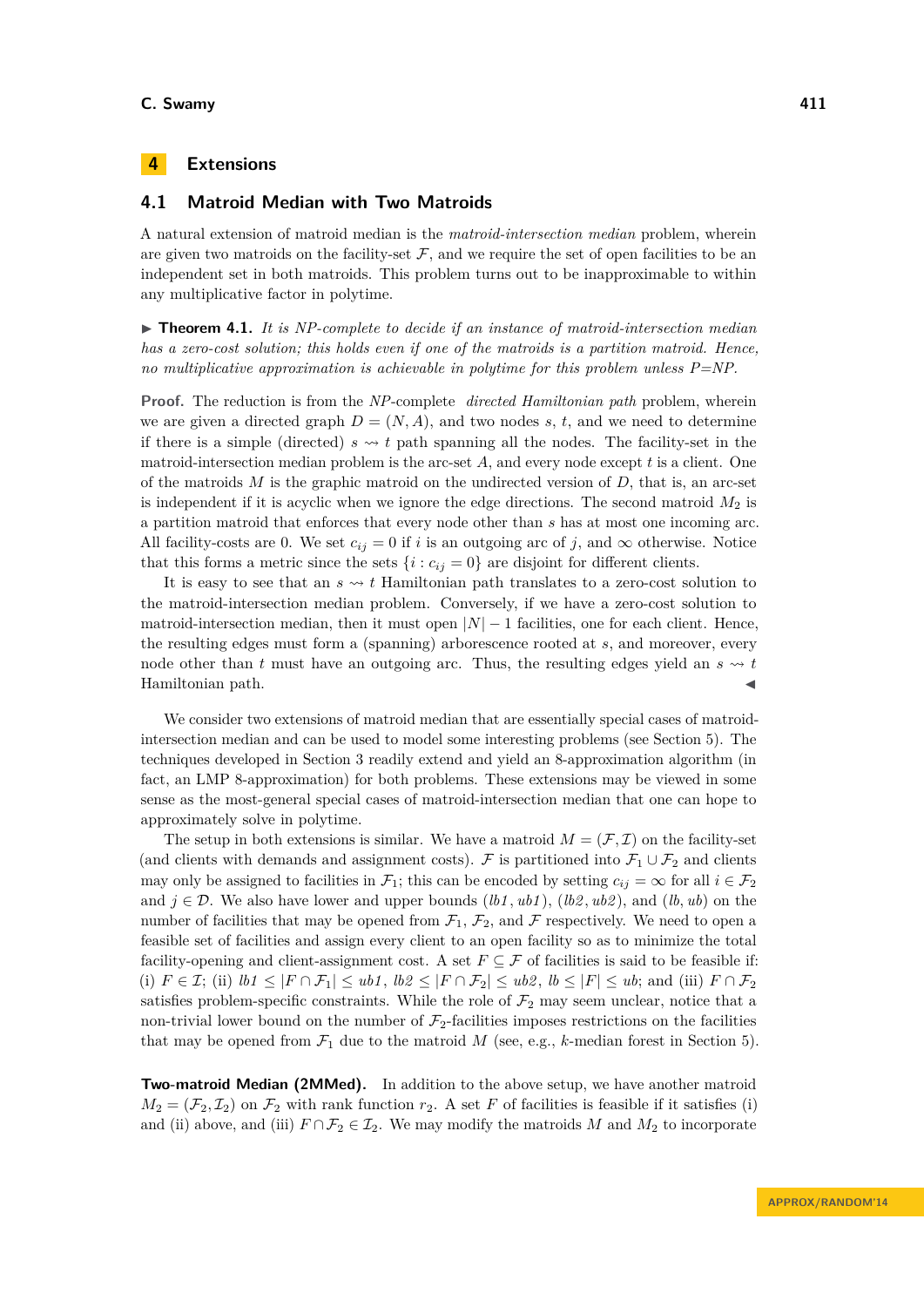the upper bounds *ub* and *ub2* respectively in their definition; *we assume that this has been done in the sequel.* The LP-relaxation for 2MMed is quite similar to [\(P\)](#page-2-1). We augment (P) with the constraints:

$$
y(S) \le r_2(S)
$$
  $\forall S \subseteq \mathcal{F}_2$ ,  $lb1 \le y(\mathcal{F}_1) \le ub1$ ,  $lb2 \le y(\mathcal{F}_2)$ ,  $lb \le y(\mathcal{F})$ .

Let (*x, y*) denote an optimal solution to this LP, and *OPT* denote its cost. The rounding procedure dovetails the one in Section [3.](#page-2-0) The first step is again Step I in Section [3.2.](#page-4-1) Let *D* be the new client-set with demands  $\{d'_j\}_{j\in D}$ ,  $OPT'$  be the new cost of  $(x, y)$ , and for each  $j \in D$ , we define  $F_j$ ,  $F'_j$ ,  $\gamma_j$ , and  $G_j$  as before. Note that  $F_j \subseteq \mathcal{F}_1$  for all  $j \in D$ . A slight technicality arises in mimicking Step A1 in Section [3.4:](#page-5-0) setting  $y_i' = x_{ij}$  for some facility  $i \in G_j$  need not satisfy the lower-bound constraints. We deal with this by "cloning" facilities suitably to obtain: (i) a new  $\mathcal{F}_1'$ -set  $\mathcal{F}_1$ , corresponding facility-set  $\mathcal{F}' = \mathcal{F}_1' \cup \mathcal{F}_2$ and facility-opening vector  $y \in \mathbb{R}_+^{\mathcal{F}'}$ ; (ii) a new set  $G'_j \subseteq \mathcal{F}'_1$  for all  $j \in D$ ; (iii) a new rank function  $r': 2^{\mathcal{F}'} \mapsto \mathbb{Z}_+$ .

We continue with steps A1, A2 in Section [3.4,](#page-5-0) replacing  $G_j$  with  $G'_j$ , and using suitable polytopes in place of  $P$  and  $R$  to obtain the half-integral and integral solutions. To obtain a half-integral solution, we define

<span id="page-9-0"></span>
$$
\mathcal{P}' := \left\{ v \in \mathbb{R}_+^{\mathcal{F}'} : v(S) \le r'(S) \quad \forall S \subseteq \mathcal{F}', \quad v(S) \le r_2(S) \quad \forall S \subseteq \mathcal{F}_2, \quad lb \le v(\mathcal{F}') \le lb \le v(\mathcal{F}_1') \le ub1, \quad lb2 \le v(\mathcal{F}_2), \quad v(F_j') \ge \frac{1}{2}, \ v(G_j') \le 1 \quad \forall j \in D \right\} \tag{3}
$$

which contains *y*. The key observation is that an extreme point of  $\mathcal{P}'$  is again defined by a linearly independent system of tight constraints coming from two laminar systems: one consisting of some tight  $v(S) \leq r'(S)$  and  $lb \leq v(\mathcal{F}') \leq ub$  constraints; the other consisting of some tight  $v(S) \leq r_2(S)$  and  $lb1 \leq v(\mathcal{F}_1') \leq ub1$ ,  $lb2 \leq v(\mathcal{F}_2) \leq ub2$  constraints, and some tight  $v(F'_j) \leq \frac{1}{2}$  and  $v(G'_j) \geq 1$  constraints. Thus,  $\mathcal{P}'$  has half-integral extreme points, and so we can find a half-integral  $\hat{y}$  such that  $T(\hat{y}) \leq T(y)$ , and a corresponding solution  $(\hat{x}, \hat{y})$ . We round this to an integral solution as in step A2, using the polytope

<span id="page-9-1"></span>
$$
\mathcal{R}' := \left\{ z \in \mathbb{R}_+^{\mathcal{F}'} : z(S) \le r'(S) \quad \forall S \subseteq \mathcal{F}', \qquad z(S) \le r_2(S) \quad \forall S \subseteq \mathcal{F}_2 \right\}
$$
  

$$
lb1 \le z(\mathcal{F}'_1) \le ub1, \quad lb2 \le z(\mathcal{F}_2), \quad lb \le z(\mathcal{F}'), \quad z(S_j) = 1 \quad \forall j \in D' \right\}
$$
(4)

which has integral extreme points. A useful observation is that if  $j \in D'$  then we may assume that  $\hat{x}_{ij} = \hat{y}_i$  for all  $i \in S_j$ , and so  $\hat{y} \in \mathcal{R}'$ . So we obtain an integral vector  $\tilde{y}$  such that  $H(\tilde{y}) \leq H(\hat{y})$ , and hence an integer solution  $(\tilde{x}, \tilde{y})$ . (Here *T*(*.*) and *H*(*.*) are as defined in in Section [3.4.](#page-5-0)) Mimicking Lemmas [3.6](#page-6-0) and [3.7,](#page-7-1) we obtain that  $T(\hat{y}) \leq T(y) \leq 4 \cdot OPT'$ , and the cost of  $(\tilde{x}, \tilde{y})$  is at most  $H(\tilde{y}) \leq H(\hat{y}) \leq T(\hat{y})$ . Thus, we obtain the following theorem.

 $\triangleright$  **Theorem 4.2.** *The integer solution*  $(\tilde{x}, \tilde{y})$  *yields an integer solution to* 2MMed *of cost at most* 8 · *OPT.*

**Laminarity-constrained Matroid Median (LCMMed).** In LCMMed, in addition to the common setup, we have a laminar family  $\mathcal L$  on  $\mathcal F_2$  and bounds  $0 \leq \ell_S \leq u_S$  for every set  $S \in \mathcal{L}$ ; a set *F* of facilities is feasible if it satisfies (i) and (ii) above, and (iii)  $\ell_S \leq |F \cap S| \leq u_S$ for all  $S \in \mathcal{L}$ , The approach used for 2MMed also works for LCMMed. The only (obvious) changes are that the LP-relaxation, as well as the definition of the polytopes  $\mathcal{P}'$  and  $\mathcal{R}'$  (in [\(3\)](#page-9-0) and [\(4\)](#page-9-1)) now include the laminarity constraints in place of the rank constraints for the second matroid. All other steps and arguments proceed *identically*, and so we obtain an 8-approximation algorithm for laminarity-constrained matroid median.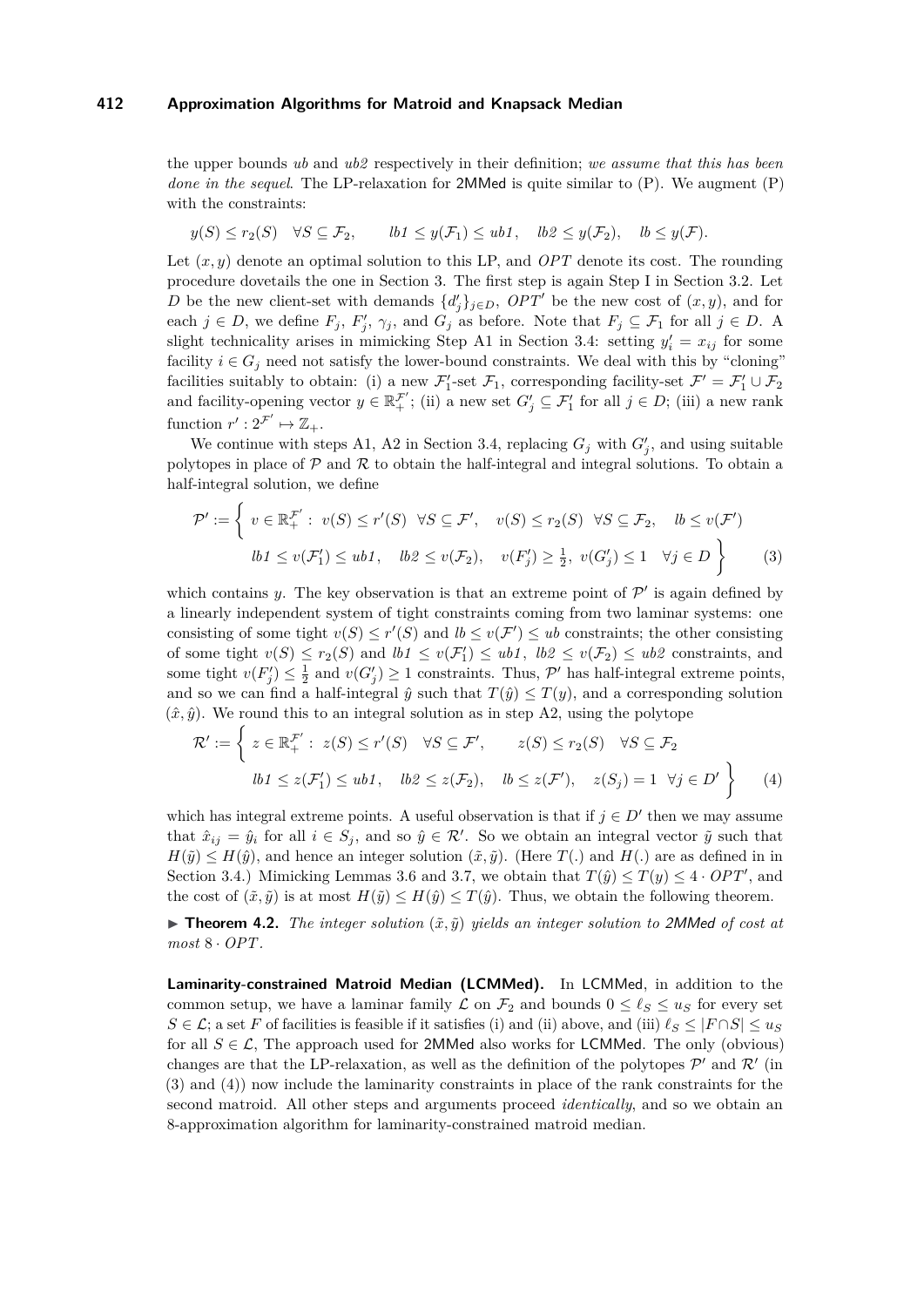# <span id="page-10-0"></span>**4.2 Matroid Median with Penalties**

This is the generalization of matroid median where are allowed to leave some clients unassigned at the expense of incurring a penalty  $d_j \pi_j$  for each unassigned client *j*. This changes the LP-relaxation [\(P\)](#page-2-1) as follows. We use a variable  $z_j$  for each client  $j \in \mathcal{D}$  to denote if we incur the penalty for client *j*, and modify the assignment constraint for client *j* to  $\sum_i x_{ij} + z_j \ge 1$ ; also the objective is now to minimize  $\sum_i f_i y_i + \sum_j d_j (\sum_i c_{ij} x_{ij} + \pi_j z_j)$ . Let  $(x, y, z)$  denote an optimal solution to this LP and *OPT* be its value. Krishnaswamy et al. [\[11\]](#page-15-0) showed that  $(x, y, z)$  can be rounded to an integer solution losing a factor of 360. We show that our rounding approach for matroid median can be adapted to yield a substantially improved 24-approximation algorithm. The rounding procedure is similar to the one described in Section [3](#page-2-0) for matroid median, except that we now need to deal with the complication that a client need be assigned fractionally to an extent of 1. We defer the algorithm description and its analysis to the full version.

# <span id="page-10-1"></span>**5 Applications**

We now show that the various facility location problems listed below can be cast as special cases of matroid median or the extensions considered in Section [4.1.](#page-8-1) Thus, our 8-approximation algorithms for matroid median and these extensions immediately yield *improved approximation guarantees for all these problems*.

| Problem                                                | Previous best approximation factor                                              |
|--------------------------------------------------------|---------------------------------------------------------------------------------|
| Data placement problem $[2, 3]$                        | 10[3]                                                                           |
| Mobile facility location $[9, 1]$ (with                | $\rightarrow$ ; <i>our reduction</i> and results of [11, 6] yield factors of 16 |
| general movement costs)                                | and 9 $((3 + \epsilon) [1]$ for proportional movement costs)                    |
| $k$ -median forest [10] (with non-<br>uniform metrics) | 16 [10] $((3 + \epsilon)$ [10] for related metrics)                             |
| Metric-uniform minimum-latency  <br>UFL (MLUFL) [4]    | $10.773$ [4]                                                                    |

**The Data Placement Problem.** We have a set of caches  $\mathcal{F}$ , a set of data objects  $\mathcal{O}$ , and a set of clients D. Each cache  $i \in \mathcal{F}$  has a capacity  $u_i$ . Each client  $j \in \mathcal{D}$  has demand  $d_j$  for a specific data object  $o(j) \in \mathcal{O}$  and has to be assigned to a cache that stores  $o(j)$ . Storing an object *o* in cache *i* incurs a storage cost of  $f_i^o$ , and assigning client *j* to cache *i* incurs an access cost of  $d_j c_{ij}$ , where the  $c_{ij}$ s form a metric. We want to determine a set of objects  $\mathcal{O}(i) \subseteq \mathcal{O}$  to place in each cache  $i \in \mathcal{F}$  satisfying  $|\mathcal{O}(i)| \leq u_i$ , and assign each client *j* to a cache *i*(*j*) that stores object  $o(j)$ , (i.e.,  $o(j) \in \mathcal{O}(i(j))$ ) so as to minimize  $\sum_{i \in \mathcal{F}} \sum_{o \in \mathcal{O}(i)} f_i^o + \sum_{j \in \mathcal{D}} d_j c_{i(j)j}$ .

*Reduction to matroid median.* The facility-set in the matroid-median instance is  $\mathcal{F} \times \mathcal{O}$ . Facility  $(i, o)$  denotes that we store object *o* in cache *i*, and has cost  $f_i^o$ . The client set is  $D$ . We set the distance  $c_{(i,o)}$  to be  $c_{ij}$  if  $o(j) = o$  and  $\infty$  otherwise, thus enforcing that each client *j* is only assigned to a facility containing object  $o(j)$ . The new distances form a metric if the  $c_{ij}$  s form a metric. The cache-capacity constraints are incorporated via the matroid where a set  $S \subseteq \mathcal{F} \times \mathcal{O}$  is independent if  $|\{(i', o) \in S : i' = i\}| \leq u_i$  for every  $i \in \mathcal{F}$ .

**Mobile facility location.** In the version with general movement costs, the input is a metric space  $(V, \{c_{ij}\})$ . We have a set  $\mathcal{D} \subseteq V$  of clients, with each client *j* having demand  $d_j$ , and a set  $\mathcal{F} \subseteq V$  of initial facility locations. A solution moves each facility  $i \in \mathcal{F}$  to a final location  $s_i \in V$  incurring a movement cost of  $w_{is_i} \geq 0$ , and assigns each client *j* to the final location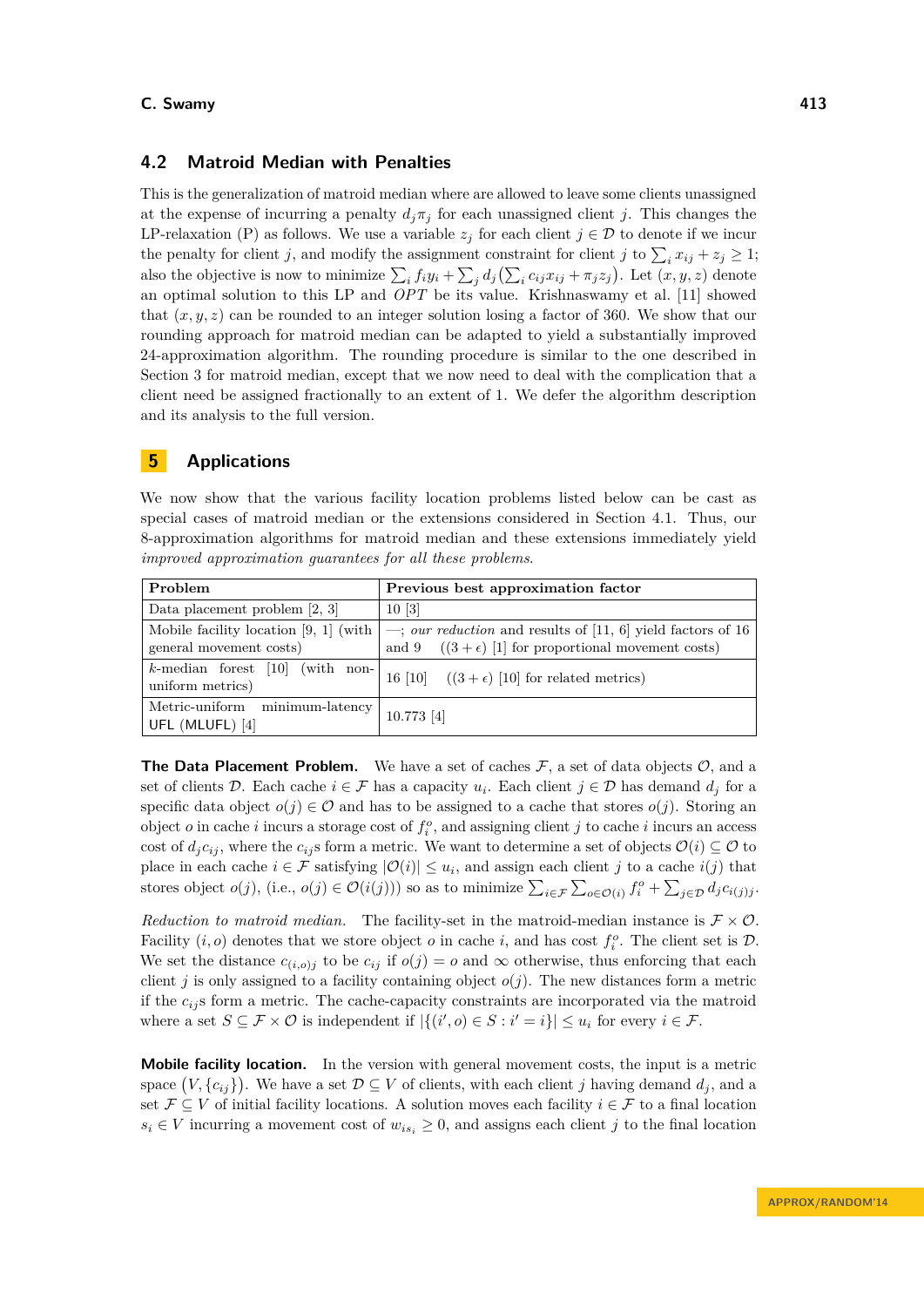*s* of some facility incurring an assignment cost of  $d_i c_{si}$ . The goal is to minimize the sum of all the movement and assignment costs.

*Reduction to matroid median.* We define the facility-set in the matroid-median instance to be  $\mathcal{F} \times V$ . Facility  $(i, s_i)$  denotes that  $i \in \mathcal{F}$  is moved to location  $s_i \in V$ , and has cost  $w_{is_i}$  (note that  $s_i$  could be *i*). The client-set is unchanged, and we set  $c_{(i,s_i)j}$  to be  $c_{s_i j}$  for every facility  $(i, s_i) \in \mathcal{F} \times V$  and client  $j \in \mathcal{D}$ . These new distances form a metric: we have  $c_{(i,s_i)j} \leq c_{(i,s_i)k} + c_{(i',s_{i'})k} + c_{(i',s_{i'})j}$  since  $c_{s_i j} \leq c_{s_i k} + c_{s_{i'} k} + c_{s_{i'} j}$ . The constraint that a facility in  $\mathcal F$  can only be moved to one final location can be encoded by defining a matroid where a set  $S \subseteq \mathcal{F} \times V$  is said to be independent if  $|\{(i', s) \in S : i' = i\}| \leq 1$  for all  $i \in \mathcal{F}$ .

*k***-median Forest.** In the non-uniform version, we have two metric spaces  $(V, \{c_{uv}\})$  and  $(V, \{d_{uv}\})$ . The goal is to find  $S \subseteq V$  with  $|S| \leq k$  and assign every node  $j \in V$  to  $i(j) \in S$ so as to minimize  $\sum_j c_{i(j)j} + d(MST(V/S)),$  where  $MST(V/S)$  is a minimum spanning forest where each component contains a node of *S*.

*Reduction to* 2MMed *(or* LCMMed*).* We actually reduce a generalization, where there is an "opening cost"  $f_i \geq 0$  incurred for including *i* in *S*; the resulting instance is also an LCMMed instance. We add a root  $r$  to  $V$ . The facility-set  $\mathcal F$  is the edge-set of the complete graph on  $V \cup \{r\}$ . The client-set is  $\mathcal{D} := V$ . Selecting a facility  $(r, i)$  denotes that  $i \in S$ , and selecting a facility  $(u, v)$ , where  $u, v \neq r$ , denotes that  $(u, v)$  is part of  $MST(V/S)$ . We let  $\mathcal{F}_1$  be the edges incident to *r*, and  $\mathcal{F}_2$  be the remaining edges. The cost of a facility  $(r, i) \in \mathcal{F}_1$  is  $f_i$ ; the cost of a facility  $(u, v) \in \mathcal{F}_2$  is  $d_{uv}$ . The client-facility distances are given by  $c_{(r,i)j} = c_{ij}$ and  $c_{ei} = \infty$  for every  $e \in \mathcal{F}_2$ . Note that these  $\{c_{ej}\}\$  distances form a metric. We let M be the graphic matroid of the complete graph on  $V \cup \{r\}$ . We impose a lower bound of |*V*| on the number of facilities opened from  $F$ , and an upper bound of  $k$  on the number of facilities opened from  $\mathcal{F}_1$ . The matroid  $M_2$  on  $\mathcal{F}_2$  is the vacuous one where every set is independent.

A feasible solution to the 2MMed instance corresponds to a spanning tree on  $V \cup \{r\}$ where *r* has degree at most *k*. This yields a solution to *k*-median forest of no-greater cost, where the set  $S$  is the set of nodes adjacent to  $r$  in this edge-set. Conversely, it is easy to see that a solution *S* to the *k*-median forest instance yields a 2MMed solution of no-greater cost.

**Metric Uniform MLUFL.** We have a set F of facilities with opening costs  $\{f_i\}_{i\in\mathcal{F}}$ , and a set D of clients with assignment costs  $\{c_{ij}\}_{i \in \mathcal{D}, i \in \mathcal{F}}$ , where the  $c_{ij}$  s form a metric. Also, we have a monotone latency-cost function  $\lambda : \mathbb{Z}_+ \mapsto \mathbb{R}_+$ . The goal is to choose a set  $F \subseteq \mathcal{F}$  of facilities to open, assign each open facility  $i \in F$  a distinct time-index  $t_i \in \{1, ..., |\mathcal{F}|\}$ , and assign each client *j* to an open facility  $i(j) \in F$  so as to minimize  $\sum_{i \in F} f_i + \sum_{j \in D} (c_{i(j)j} + \lambda(t_{i(j)})).$ 

*Reduction to Matroid Median.* We define the facility-set to be  $\mathcal{F} \times \{1, \ldots, |\mathcal{F}|\}$  and the matroid on this set to encode that a set *S* is independent if  $|\{(i, t') \in S : t' = t\}| \leq 1$  for all  $t \in \{1, \ldots, |\mathcal{F}|\}$ . We set  $f_{(i,t)} = f_i$  and  $c_{(i,t),j} = c_{ij} + \lambda(t)$ ; note that these distances form a metric. It is easy to see that we can convert any matroid-median solution to one where we open at most one  $(i, t)$  facility for any given  $i$  without increasing the cost, and hence, the matroid-median instance correctly encodes metric uniform MLUFL.

# <span id="page-11-0"></span>**6 Knapsack Median**

We now consider the *knapsack median problem* [\[11,](#page-15-0) [12\]](#page-15-8), wherein instead of a matroid on the facility-set, we have a knapsack constraint on the facility-set. Kumar [\[12\]](#page-15-8) obtained the first constant-factor approximation algorithm for this problem, and [\[6\]](#page-15-10) obtained an improved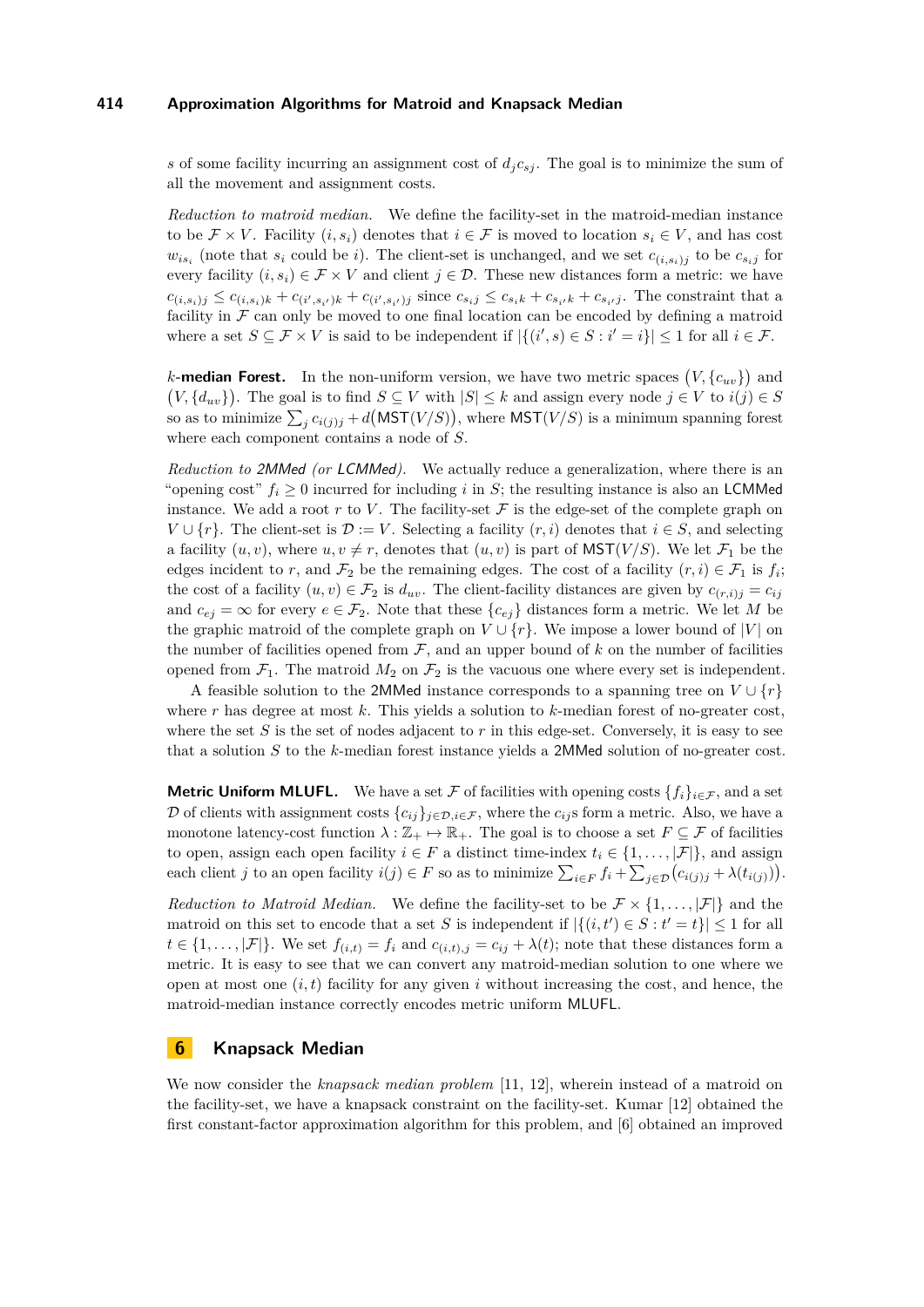34-approximation algorithm. We consider a somewhat more-general version of knapsack median, wherein each facility *i* has a facility-opening cost  $f_i$  and a *weight*  $w_i$ , and we have a knapsack constraint  $\sum_{i \in F} w_i \leq B$  constraining the total weight of open facilities. We leverage the ideas from our improved rounding procedure for matroid median to obtain an improved 32-approximation algorithm for this (generalized) knapsack-median problem.

We may assume that we know the maximum facility-opening cost  $f^{opt}$  of a facility opened by an optimal solution, so in the sequel we assume that  $f_i \leq f^{opt}$ ,  $w_i \leq B$  for all facilities  $i \in \mathcal{F}$ . Krishnaswamy et al. [\[11\]](#page-15-0) showed that the natural LP-relaxation for knapsack median has a bad integrality gap; this holds even after augmenting the natural LP with knapsackcover inequalities. To circumvent this difficulty, Kumar [\[12\]](#page-15-8) proposed the following lower bound, which we also use. Suppose that we have an estimate  $C^{opt}$  within a  $(1 + \epsilon)$ -factor of the connection cost of an optimal solution (which we can obtain by enumerating all powers of  $(1 + \epsilon)$ ). Then, defining  $U_j := \arg \max\{z : \sum_k d_k \max\{0, z - c_{jk}\} \leq C^{opt}\}$ , Kumar argued that the constraint  $x_{ij} = 0$  if  $c_{ij} > U_j$  is valid for the knapsack median instance. We augment the natural LP-relaxation with these constraints to obtain the following LP [\(K-P\)](#page-12-0).

<span id="page-12-0"></span>
$$
\min \sum_{i} f_i y_i + \sum_{j} \sum_{i} d_j c_{ij} x_{ij}
$$
\n
$$
\text{s.t.} \quad \sum_{i} x_{ij} = 1 \qquad \forall j
$$
\n
$$
x_{ij} \le y_i \qquad \forall i, j
$$
\n
$$
\sum_{i} w_i y_i \le B
$$
\n
$$
x_{ij}, y_i \ge 0 \qquad \forall i, j; \qquad x_{ij} = 0 \quad \text{if } c_{ij} > U_j.
$$
\n
$$
(K-P)
$$

Let  $(x, y)$  be an optimal solution to [\(K-P\)](#page-12-0) and *OPT* be its value. Let  $\bar{C}_j = \sum_i c_{ij} x_{ij}$ . Note that if our estimate *C opt* is correct, then *OPT* is at most the optimal value *opt* for the knapsack median instance. We show that  $(x, y)$  can be rounded to an integer solution of cost  $f^{opt} + 4C^{opt} + 28 \cdot OPT$ . Thus, if consider all possible choices for  $C^{opt}$  in powers of  $(1 + \epsilon)$ and pick the solution returned with least cost, we obtain a solution of cost at most  $(32 + \epsilon)$ times the optimum. The rounding procedure first obtains a nearly half-integral solution whose cost is within a constant-factor of the optimum, which then turns out to be easy to round to an integral solution. The resulting algorithm and analysis is simpler than that in [\[12,](#page-15-8) [6\]](#page-15-10). A detailed description of our algorithm is as follows.

- **K1. Consolidating Demands.** We start by consolidating demands as in Step I in Section [3.2.](#page-4-1) We now work with the client set *D* and the demands  $\{d'_j\}_{j\in D}$ . For  $j \in D$ , we use  $M_j \subseteq \mathcal{D}$ to denote the set of clients (including *j*) whose demands were moved to *j*. Note that the  $M_j$ s partition  $\mathcal{D}$ . Let  $OPT'$  denote the cost of  $(x, y)$  for this modified instance. As before, for each  $j \in D$  we define  $F_j = \{i : c_{ij} = \min_{k \in D} c_{ik}\}, F'_j = \{i \in F_j : c_{ij} \leq 2\overline{C}_j\},\$  $\gamma_j = \min_{i \notin F_j} c_{ij}$ , and  $G_j = \{i \in F_j : c_{ij} \le \gamma_j\}.$
- **K2. Obtaining a Nearly Half-integral Solution.** Set  $y'_i = x_{ij} \leq y_i$  if  $i \in G_j$ , and  $y'_i = 0$ otherwise. Let  $\mathcal{F}' = \bigcup_{j \in D} G_j$ . In the sequel, we will only consider facilities in  $\mathcal{F}'$ . Consider the following polytope:

$$
\mathcal{K} := \left\{ v \in \mathbb{R}_+^{\mathcal{F}'} : v(F'_j) \ge \frac{1}{2}, \ v(G_j) \le 1 \quad \forall j \in D, \sum_i w_i v_i \le B \right\}.
$$
 (5)

Define  $K(v) = \sum_i 2f_i v_i + \sum_j d'_j (2 \sum_{i \in G_j} c_{ij} v_i + 8\gamma_j (1 - v(G_j)))$  for  $v \in \mathbb{R}_+^{\mathcal{F}'}$ . Since  $y' \in \mathcal{K}$ , we can efficiently obtain an extreme point  $\hat{y}$  of  $\mathcal{K}$  such that  $K(\hat{y}) \leq K(y')$ , the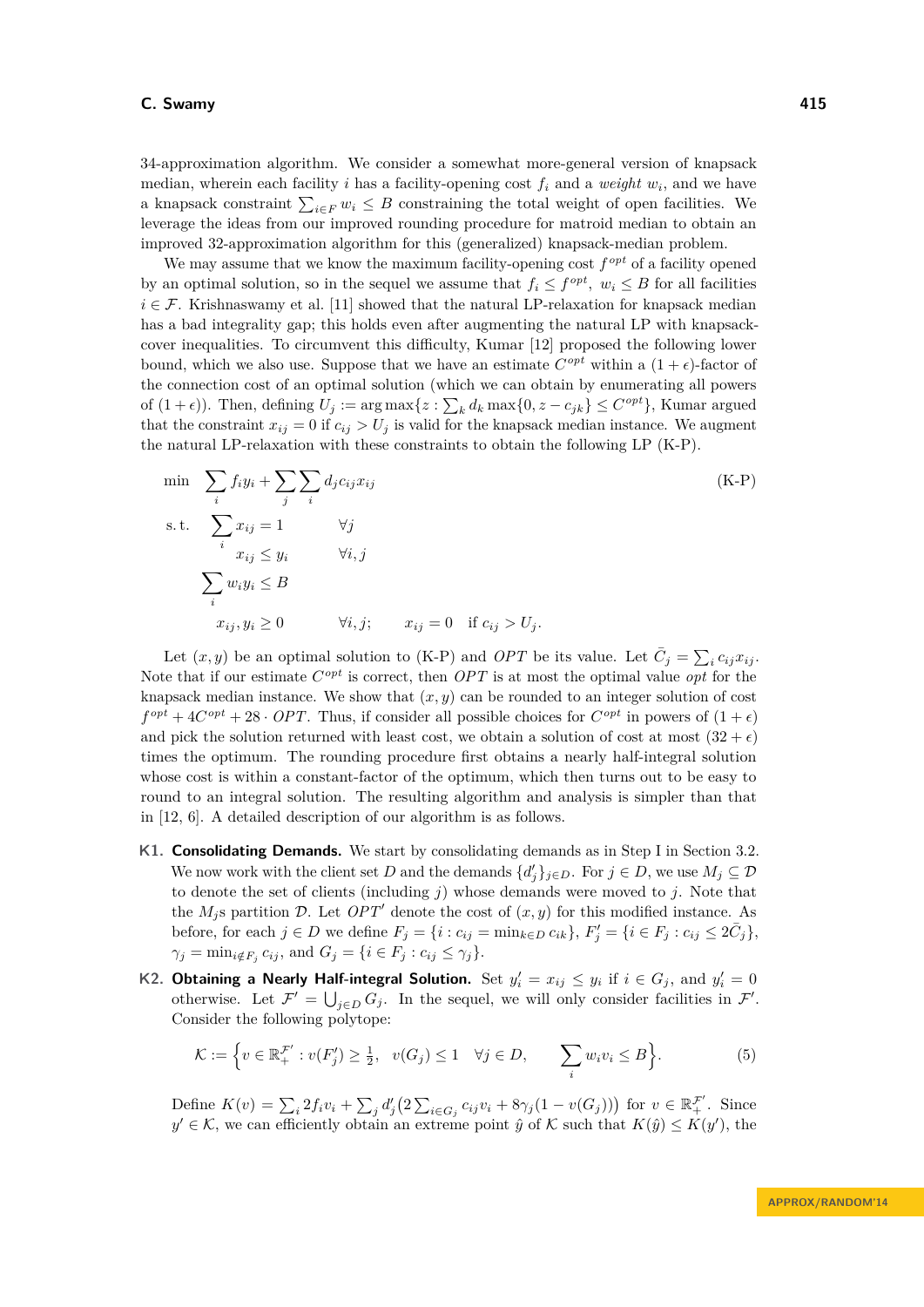support of  $\hat{y}$  is a subset of the support of  $y'$ , and all constraints that are tight under  $y'$ remain tight under  $\hat{y}$ . Thus, if  $i \in G_j$  and  $\hat{y}_i > 0$ , then  $y'_i > 0$  and so  $c_{ij} \leq U_j$ . Also, if  $\hat{y}(G_j) < 1$  then  $y'(G_j) < 1$ , and so  $\gamma_j \leq U_j$ . We show in Lemma [6.1](#page-13-0) that there is *at most one* client, which we call the *special client* and denote by *s*, such that *G<sup>s</sup>* contains a facility *i* with  $\hat{y}_i \notin \{0, \frac{1}{2}, 1\}.$ 

As in Section [3.4,](#page-5-0) for each client  $j \in D$ , define  $\sigma(j) = j$  if  $\hat{y}(G_j) = 1$ , and  $\sigma(j) =$ arg min<sub>k∈</sub> $D: k \neq j$   $c_{jk}$  otherwise (breaking ties arbitrarily). Note that  $c_{i\sigma(j)} \leq 2\gamma_j$ . We now define the primary and secondary facilities of each client  $j \in D$ , which we denote by  $i_1(j)$ and  $i_2(j)$  respectively. If *j* is not the special client *s*, then  $i_1(j)$  is the facility *i* nearest to *j* with  $\hat{y}_i > 0$ ; otherwise,  $i_1(j) = \arg \min_{i \in F'_j : \hat{y}_i > 0} w_i$  (breaking ties arbitrarily). If  $\hat{y}_{i_1(j)} = 1$ , then we set  $i_2(j) = i_1(j)$ . If  $\hat{y}(G_j) < 1$ , we set  $i_2(j) = i_1(\sigma(j))$ . If  $\hat{y}_{i_1(j)} < \hat{y}(G_j) = 1$ , we set  $i_2(j)$  to: the half-integral facility in  $G_j$  other than  $i_1(j)$  that is nearest to *j* if  $j \neq s$ ; and the facility with smallest weight among the facilities  $i \in G_j$ with  $\hat{y}_i > 0$  (which could be the same as  $i_1(j)$ ) if  $j = s$ . Define  $S_j = \{i_1(j), i_2(j)\}.$ 

To gain some intuition, observe that the facilities  $i_1(j)$  and  $i_2(j)$  naturally yield a half-integral solution, where these facilities are open to an extent of  $\frac{1}{2}$  and *j* is assigned to them to an extent of  $\frac{1}{2}$ ; as before, if  $i_1(j) = i_2(j)$ , then this means that  $i_1(j)$  is open to an extent of 1 and *j* is assigned completely to  $i_1(j)$ . The choice of the primary and secondary facilities ensures that this solution is feasible. (We do not however modify  $\hat{y}$ as indicated above.)

**K3. Clustering and Rounding to an Integral Solution.** This step is quite straightforward. We define  $C'_{j}$  for  $j \in D$ , and cluster clients in *D* exactly as in step A2 in Section [3.4,](#page-5-0) and we open the facility with smallest weight within each cluster. Finally, we assign each client to the nearest open facility. Let  $(\tilde{x}, \tilde{y})$  denote the resulting solution. Recall that *D'* is the set of cluster centers, and for  $k \in D$ ,  $\text{ctr}(k)$  denotes the client in *D* due to which *k* was removed in the clustering process (so  $\text{ctr}(j) = j$  for  $j \in D'$ ).

**Analysis.** We call a facility *i* half-integral (with respect to the vector  $\hat{y}$  obtained in step K2) if  $\hat{y}_i \in \{0, \frac{1}{2}, 1\}$  and fractional otherwise.

<span id="page-13-0"></span> $\blacktriangleright$  **Lemma 6.1.** *The extreme point*  $\hat{y}$  *of* K *obtained in step K2 is such that there is at most one client, called the* special client *and denoted by s, such that G<sup>s</sup> contains fractional facilities. Moreover,* if  $\frac{1}{2} < \hat{y}(G_s) < 1$ , then there is one exactly one facility  $i \in F'_s$  such that  $\hat{y}_i > 0$ .

**Proof.** Since  $\hat{y}$  is an extreme point, it is well known that the submatrix  $A'$  of the constraint matrix whose columns correspond to the non-zero  $\hat{y}_i$ s and rows correspond to the tight constraints under  $\hat{y}$  has full column-rank. The rows and columns of  $A'$  may be accounted for as follows. Each client  $j \in D$  contributes: (i) a non-empty disjoint set of columns corresponding to the positive  $\hat{y}_i$ <sup>s</sup> in  $G_j$ ; and (ii) a possibly-empty disjoint set of at most two rows corresponding to the tight constraints  $\hat{y}(F'_j) = \frac{1}{2}$  and  $\hat{y}(G_j) = 1$ . This accounts for all columns of  $A'$ . There is at most one remaining row of  $A'$ , which corresponds to the tight constraint  $\sum_i w_i \hat{y}_i = B$ .

Let  $p_j$  and  $q_j$  denote respectively the number of columns and rows contributed by  $j \in D$ . First, note that  $p_j \ge q_j$  for all  $j \in D$ . This is clearly true if  $q_j \le 1$ ; if  $q_j = 2$ , then  $\hat{y}(F'_j) = \frac{1}{2}$ ,  $\hat{y}(G_j) = 1$ , so both  $F'_j$  and  $G_j$  must have at least one positive  $\hat{y}_i$ . Also, note that if  $p_j = q_j$ , then  $G_j$  contains only half-integral facilities. Since  $\sum_j p_j \leq \sum_j q_j + 1$ , there can be at most one client such that  $p_j > q_j$ ; we let this be our special client *s*. Note that we must have  $p_s = q_s + 1$ .

If  $\frac{1}{2}$  <  $\hat{y}(G_s)$  < 1 then: (i)  $q_s = 0$ , so  $p_s = 1$ ; or (ii)  $q_s = 1$ , so  $p_s = 2$ , and since  $\hat{y}(F_s') = \frac{1}{2} < \hat{y}(G_s)$ , both  $F_s'$  and  $G_s$  contain exactly one positive  $\hat{y}_i$ . John J. J. J. J.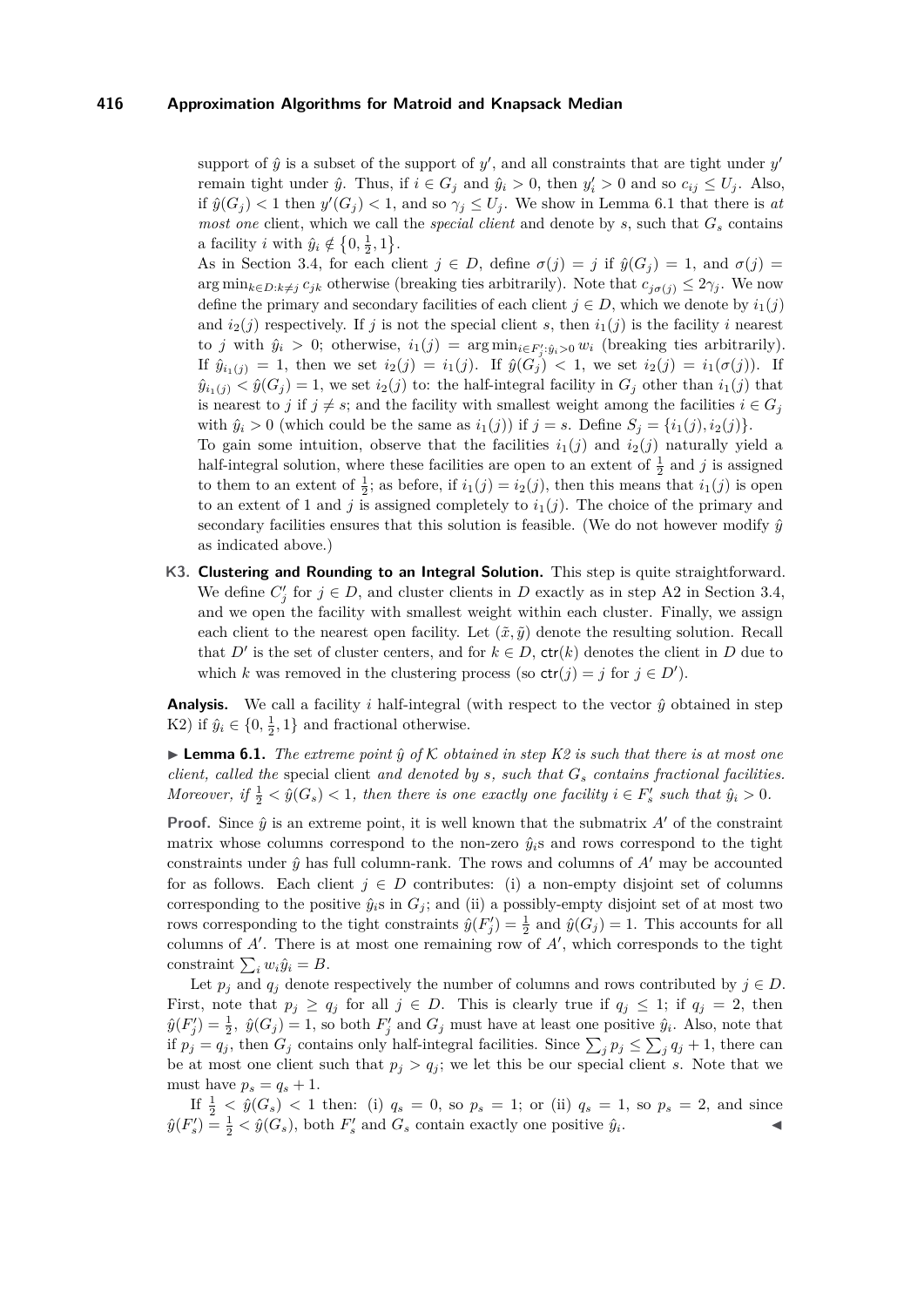It is easy to adapt the proof of Lemma [3.6,](#page-6-0) and obtain that  $K(\hat{y}) \leq K(y') \leq 8 \cdot OPT' \leq$ 8 · *OPT*. Next, we prove our main result: the integer solution  $(\tilde{x}, \tilde{y})$  computed is feasible and its cost for the modified instance is at most  $K(\hat{y}) + f^{opt} + 4C^{opt} + 16 \cdot OPT$ . Thus, "moving" the consolidated demands back to their original locations yields a solution of cost at most  $(32 + \epsilon) \cdot opt$  for the correct guess of  $f^{opt}$  and  $C^{opt}$ . The following claims will be useful.

<span id="page-14-1"></span>► Claim 6.2. *If*  $\hat{y}(G_i) = 1$  *for some*  $j \in D$ *, then (we may assume that) j is a cluster center.* **Proof.** Let  $i' = i_1(j)$ ,  $i'' = i_2(j)$ . Let  $k \in D$  be such that  $S_k \cap S_j \neq \emptyset$ . Then  $\sigma(k) = j$ . So  $2(C'_k - C'_j) = c_{i_1(k)k} + c_{jk} - c_{i_2(j)j} \ge c_{i_1(k)j} - c_{i_2(j)j} \ge 0$  since  $i_2(k) \notin G_j$ .

<span id="page-14-0"></span>► **Claim 6.3.** *For any client*  $j \in D$ *, we have*  $d'_jU_j \leq C^{opt} + 4 \cdot OPT$ .

**Proof.** By definition,  $\sum_k d_k \max\{0, U_j - c_{jk}\} \leq C^{opt}$ . So  $d'_j U_j = \sum_{k \in M_j} d_k U_j$ , which equals

$$
\sum_{k \in M_j} d_k (U_j - c_{jk}) + \sum_{k \in M_j} d_k c_{jk} \le C^{opt} + \sum_{k \in M_j} 4d_k \overline{C}_k \le C^{opt} + 4 \cdot OPT.
$$

**In Theorem 6.4.** *The solution*  $(\tilde{x}, \tilde{y})$  *computed in step K3 for the modified instance is feasible and has cost at most*  $K(\hat{y}) + f^{opt} + 4C^{opt} + 16 \cdot OPT$ .

**Proof.** Let  $B_j(v) = d'_j(2\sum_{i\in G_j} c_{ij}v_i + 8\gamma_j(1 - v(G_j))$  for  $v \in \mathbb{R}_+^{\mathcal{F}'}$ . So  $K(\hat{y}) = 2\sum_i f_i \hat{y}_i +$  $\sum_{j} B_j(\hat{y})$ . Recall that  $S_j = \{i_1(j), i_2(j)\}$  for every  $j \in D$ .

We first prove feasibility and bound the total facility-opening cost. Consider a cluster centered at *j*. Let  $i' = i_1(j)$ ,  $i'' = i_2(j)$ . Let  $\hat{i}$  be the facility opened from  $S_j$ . If  $\hat{y}(S_j) = 1$ , then  $w_i \le \sum_{i \in S_j} w_i \hat{y}_i$ . Otherwise, either  $j = s$  or  $\sigma(j) = s$ . If  $j = \sigma(j) = s$ , then  $\hat{i}$  is the least-weight facility in  $G_j$ . Otherwise, if  $j = s$  then  $\hat{i}$  is the least-weight facility in  $F'_j \cup \{i_2(j)\}\$  and  $\hat{y}(F'_j) + \hat{y}_{i_2(j)} \geq 1$ ; finally, if  $j \neq \sigma(j) = s$  then  $\hat{i}$  is the least-weight facility in  $\{i_1(j)\}\cup F'_{\sigma(j)}$  and  $\hat{y}_{i_1(j)} + \hat{y}(F'_{\sigma(j)}) \geq 1$ . Since  $S_j \subseteq G_j \cup G_{\sigma(j)}$ , in every case, we have  $w_{\hat{i}} \leq \sum_{i \in G_j \cup G_{\sigma(j)}} w_i \hat{y}_i.$ 

If all facilities in  $S_j$  are half-integral, then  $f_i \leq 2\sum_{i \in S_j} f_i \hat{y}_i \leq 2\sum_{i \in G_j \cup G_{\sigma(j)}} f_i \hat{y}_i$ . Otherwise, we have  $j = s$  or  $\sigma(j) = s$ , and we bound  $f_i$  by  $f^{opt}$ .

Note that if  $k \in D'$  is some other cluster center, then  $G_j \cup G_{\sigma(j)}$  is disjoint from  $G_k \cup G_{\sigma(k)}$ . If not, then we must have  $\sigma(j) = k$  or  $\sigma(k) = j$  or  $\sigma(j) = \sigma(k)$ , which yields the contradiction that  $S_j \cap S_k \neq \emptyset$ . So summing over all clusters, we obtain that the total weight of open facilities is at most  $\sum_{j\in D'}\sum_{i\in G_j\cup G_{\sigma(j)}}w_i\hat{y}_i \leq \sum_i w_i\hat{y}_i \leq B$ , and the facility opening cost is at most  $2\sum_i f_i \hat{y}_i + f^{opt}$ .

We now bound the total client-assignment cost. Fix a client  $j \in D'$ . The assignment cost of j is at most  $d'_jc_{i_2(j)j}$ . Note that  $c_{i_2(j)j} \leq 3U_j$ . If  $j \neq s$ , then  $B_j(\hat{y}) \geq d'_jc_{i_2(j)j}$ : this holds if  $\hat{y}(G_j) = 1$  since  $\hat{y}_{i_2(j)} \ge \frac{1}{2}$ ; otherwise,  $B_j(\hat{y}) \ge 4d'_j \gamma_j \ge d'_j c_{i_2(j)j}$ . If  $j = s$ , then its assignment cost is at most  $3d'_{j}U_{j} \leq 3C^{opt} + 12 \cdot OPT$  (Claim [6.3\)](#page-14-0).

Now consider  $k \in D \setminus D'$ . Let  $j = \text{ctr}(k)$ , and  $i' = i_1(j)$ ,  $i'' = i_2(j)$ . We consider two cases.

- **1.**  $i_1(k) \in S_j$ . Then  $k = \sigma(j)$  and  $k$ 's assignment cost is at most  $d'_k c_{i_2(k)k}$ . As above, this is bounded by  $B_k(\hat{y})$  if  $k \neq s$ , and by  $3C^{opt} + 12 \cdot OPT$  otherwise.
- **2.**  $i_1(k) \notin S_j$ . Let  $\ell = \sigma(k)$ . We claim that the assignment cost of *k* is at most  $d'_k(c_{i_1(k)k} + c_{i_2(k)k})$  $4\gamma_k$ ). To see this, first suppose  $\ell \neq j$ , and so  $\ell = \sigma(j)$ . Then, *k*'s assignment cost is at most  $d'_{k}(c_{k\ell}+c_{\ell j}+c_{i'j}) \leq d'_{k}(2c_{k\ell}+c_{i_1(k)k}) \leq d'_{k}(c_{i_1(k)k}+4\gamma_{k}),$  where the first inequality follows since  $C'_j \leq C'_k$ . If  $\ell = j$ , then  $i_2(k) = i_1(j) = i'$  and k's assignment cost is at most  $d'_{k}(c_{jk} + c_{j\sigma(j)} + c_{i_2(j)\sigma(j)}) \leq d'_{k}(c_{i_1(k)} + 2c_{jk}) \leq d'_{k}(c_{i_1(k)k} + 4\gamma_k)$ , where the first inequality again follows from  $C'_j \leq C'_k$ .